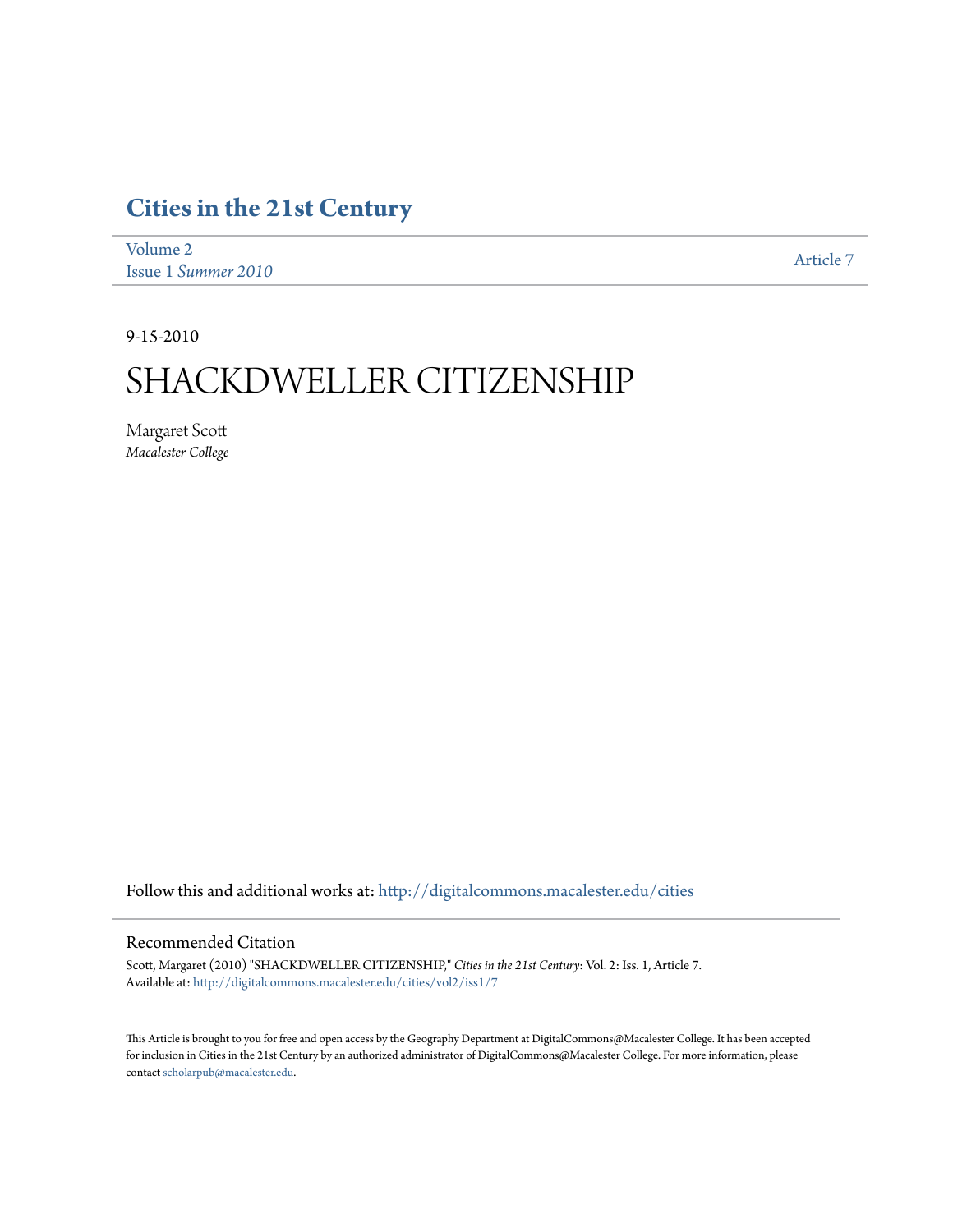# **S HACKDWELLER C ITIZENSHIP**

b y Margaret Scott



Image(s) Source: Abahlali baseMjondolo, 2010.

# Advocating the Right to the City in Durban, South Africa

Literature on slum and shack settlements focuses mainly on the staggering numbers of shackdwellers, the steadily increasing urban population, and the perils of rapid urbanization yet largely ignores the rights of the poor people housed in these disputed and often highly politicized areas. Even in literature sympathetic to the need for improved conditions, little agency is granted to those who have the greatest stake in how slums are managed, the shackdwellers themselves. This paper looks carefully at shackdwellers' rights, considering the activism of a South African movement, the *Abahlali baseMjondolo*. Details on the Abahlali are revealed through a variety of sources, whether newspaper, magazine or journal articles, book chapters, or court documents. All aspects of the Abahlali movement; origins, structure, and activism, reveal a pragmatic and alternative model for citizenship that differs from the citizenship offered by the South African government. The paper utilizes the political economy of place perspective as a lens to understand how the Abahlali baseMjondolo movement's grassroots advocacy counters the market-oriented development put forth by the government. The Abahlali baseMjondolo's inclusive governance and powerful advocacy for a right to the city offer a compelling model of citizenship in a steadily urbanizing world.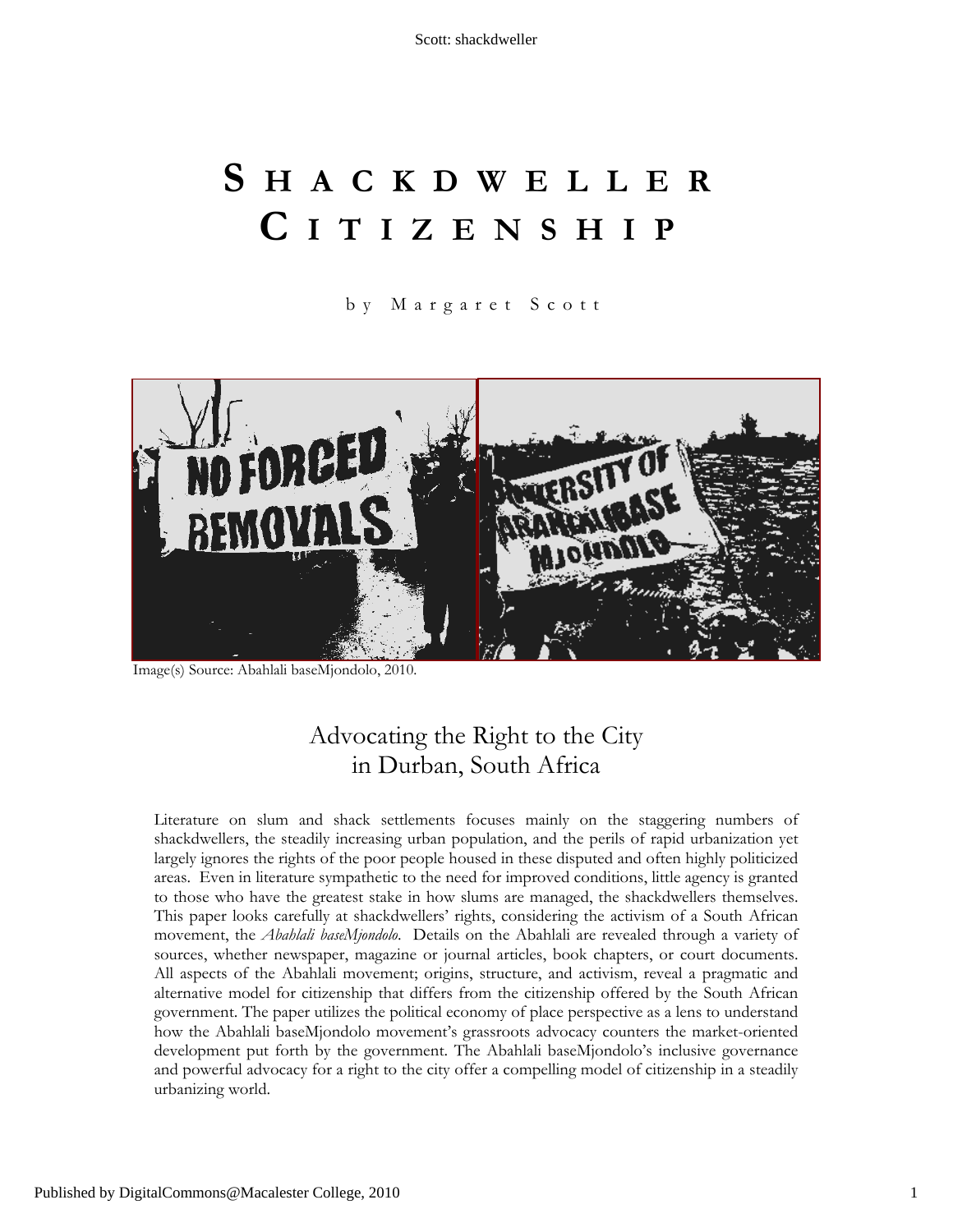# **Introduction: Durban, South Africa**

In 2006, the Kwa-Zulu Natal Elimination and Prevention of Re-Emergence of Slums Act was introduced to the Provincial legislature as a bill, one that would impact thousands upon thousands of South Africans living in informal conditions and settlements across the province. In October of 2009, nearly three yeas later, the Constitutional Court of South Africa, the country's highest judicial authority, ruled the Act. During this three year period, the Act was highly contested, fiercely opposed by shackdwellers and rigidly supported by many levels of South African government, from local to national. The case was originally brought into question by Abahlali baseMjondolo, an association of 20,000 members living in the varied informal and squatter settlements that surround the city of Durban, on South Africa's eastern coast. The Abahlali movement began in Durban in 2005, originally mobilized in protest to the privatization of land in the Kennedy Road Settlement. Since its founding in 2005, the movement has grown to encompass 30 settlements throughout South Africa, making it the largest social organization in the country since the fall of apartheid government in 1994 (Abahlali baseMjondolo, 2006).

For decades, South Africa has operated under the reproachful yet distant eye of the world's authorities, eager to present a façade of progress while routinely failing to serve the needs of its poorest citizens. The Abahlali movement knows this too well to be true, representing one part of a substantial and slowly growing population of informal settlements throughout the country. It is estimated that South Africa hosts 12 million squatters, typically defined as individuals living without land tenure in informal or self-built structures. While the settlements themselves vary greatly, vulnerability of the inhabitants remains steadfast, whether to structural collapse, drought, or eviction. Regardless of the structures or services available to the residents, the squatter settlements characteristically lack tenure, meaning that inhabitants have no legal right to their land.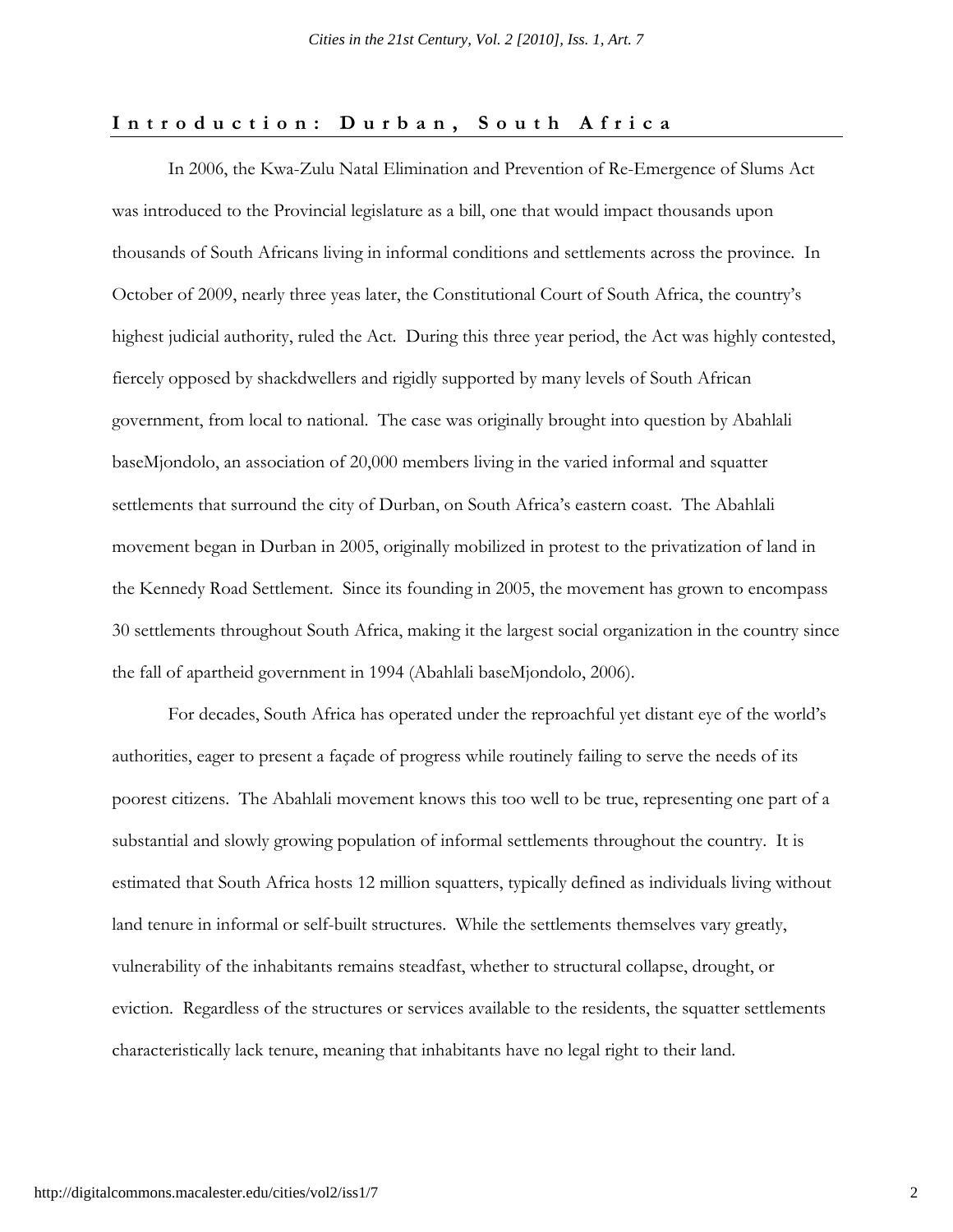Writing in the *New York Times* in 2005, reporter Michael Wines describes that squatters number "…more than one in four South Africans, many living in a level of squalor that would render most observers from the developed world speechless" (Wines 2005). South African authorities often seek to appease these observers from the "developed world." Authorities aim to present the country in the unified and democratic vision that the constitution, finalized in 1996, put forth for a renewed South Africa in the post-apartheid years. While the fall of the apartheid regime in South Africa will always represent a momentous achievement and significant political shift, the years since that time allow a critical perspective on the country's progress. This issue proves to be particularly timely given the upcoming World Cup 2010, the international soccer tournament scheduled for four weeks between June and July across South Africa. David Smith, writing for the *Guardian*, notes South Africa's particular "burden" as host:

But South Africa's heaviest burden may be one of expectation: it is the nation seen by millions of hungry and war weary as the great hope of the continent. The "beloved country" now has the challenge of refashioning the image of not merely itself but the whole of Africa (Smith 2009).

While the 2010 World Cup may begin to reveal the South African government's currently misplaced priorities, it is important to recognize the extent to which the poor of South Africa have remained severely disenfranchised for decades before the coming tournament. In the face of such disenfranchisement, communities of resistance have surfaced, offering hopeful and practical visions of change for South Africa. Abahlali baseMjondolo, the shackdwellers' movement in Durban, represents one powerful voice, advocating for a radically different physical and political infrastructure for all South Africans.

This paper will look closely at the Abahlali baseMjondolo movement (also referred to here as Abahlali) in order to better understand how those with the fewest legal rights have come to actively represent themselves in the face of an often hostile government. The paper will first look to a range of literature, including an overview of the theories of political economy of place and the right to the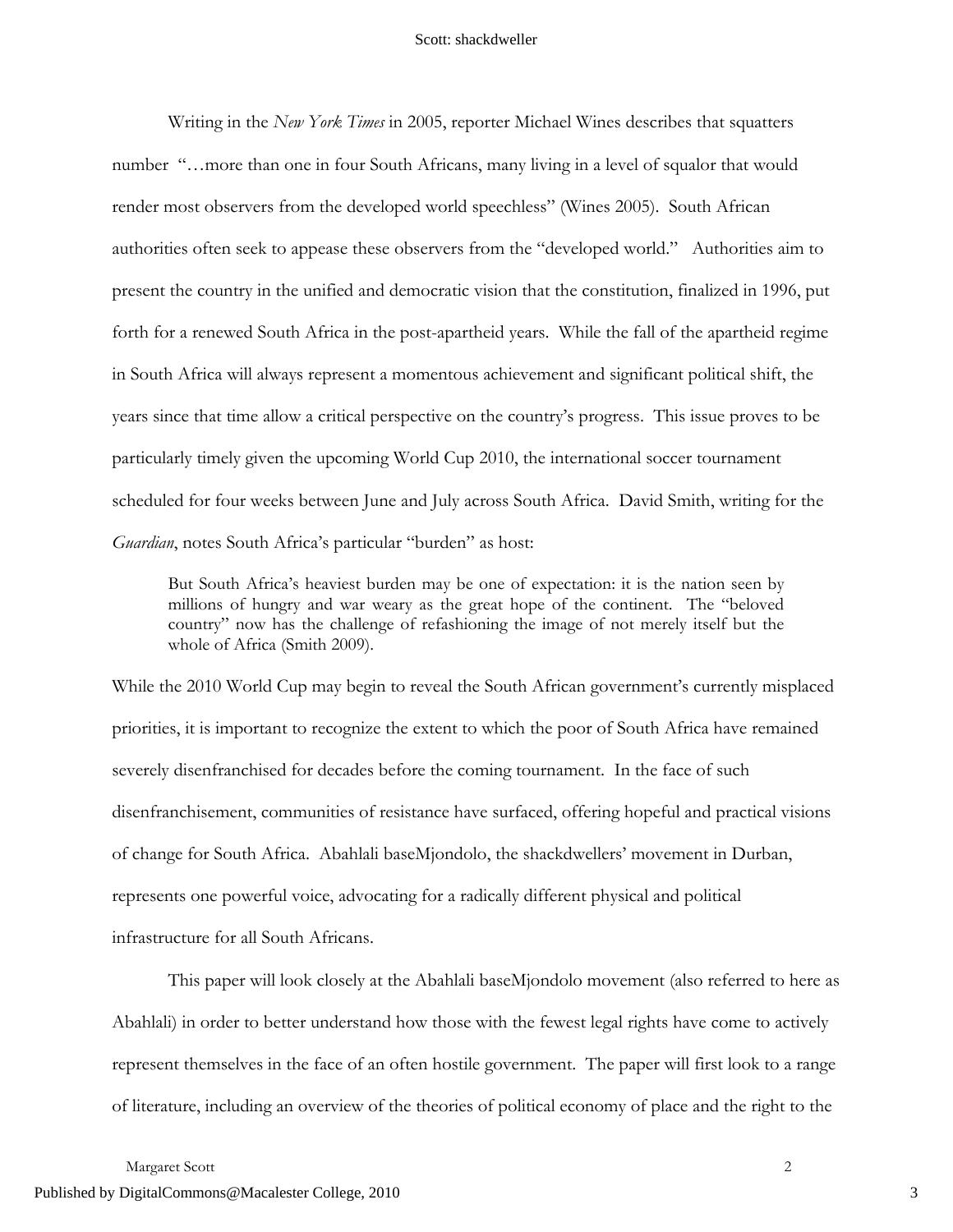city. The interaction between these two bodies of theory provides a background for the model of "shackdweller citizenship" that the Abahlali movement ultimately presents. Within these theories, I will consider relevant literature surrounding the issue of squatting, inhabitant's rights, and social movements for citizenship as they relate to the conflict over land in Durban. With a background on theory and literature in place, I will then examine the Abahlali movement in greater detail, looking to its origins, unique organizational structure, and recent activism in organizing against the Kwa-Zulu Natal Elimination and Prevention of the Re-Emergence of Slums Act. The "Slums Act" offers an unusual perspective on the political landscape in Durban, a complicated dynamic that extends to South Africa on the whole. The Slums Act allows a more intimate understanding of the obstacles facing the Abahlali movement, an understanding that is helped in large part by theories of political economy of place as well as the right to the city. A closer look at the grassroots activism (and ultimate success) in opposition to the Slums Act offers a valuable and alternative perspective on the political economy of place, demonstrating how the right to the city directly counters many of the assumptions implicit to the political economy of place theory. Though the paper focuses on the Abahlali baseMjondolo movement as a central case study, the project is equal parts theoretical and practical, working first to understand how two compelling theories of urbanism come into conversation and conflict in Durban, South Africa. Secondly, the paper offers a resolution of the theories of political economy of place and the right to the city, arguing that the Abahlali baseMjondolo movement offers a powerful model of "shackdweller citizenship." Throughout all, the paper considers the significance of Abahlali at several levels, whether as a powerfully representative political organization in Durban, a signal of change for South Africa, or as a model for housing and human rights advocacy the world over.

4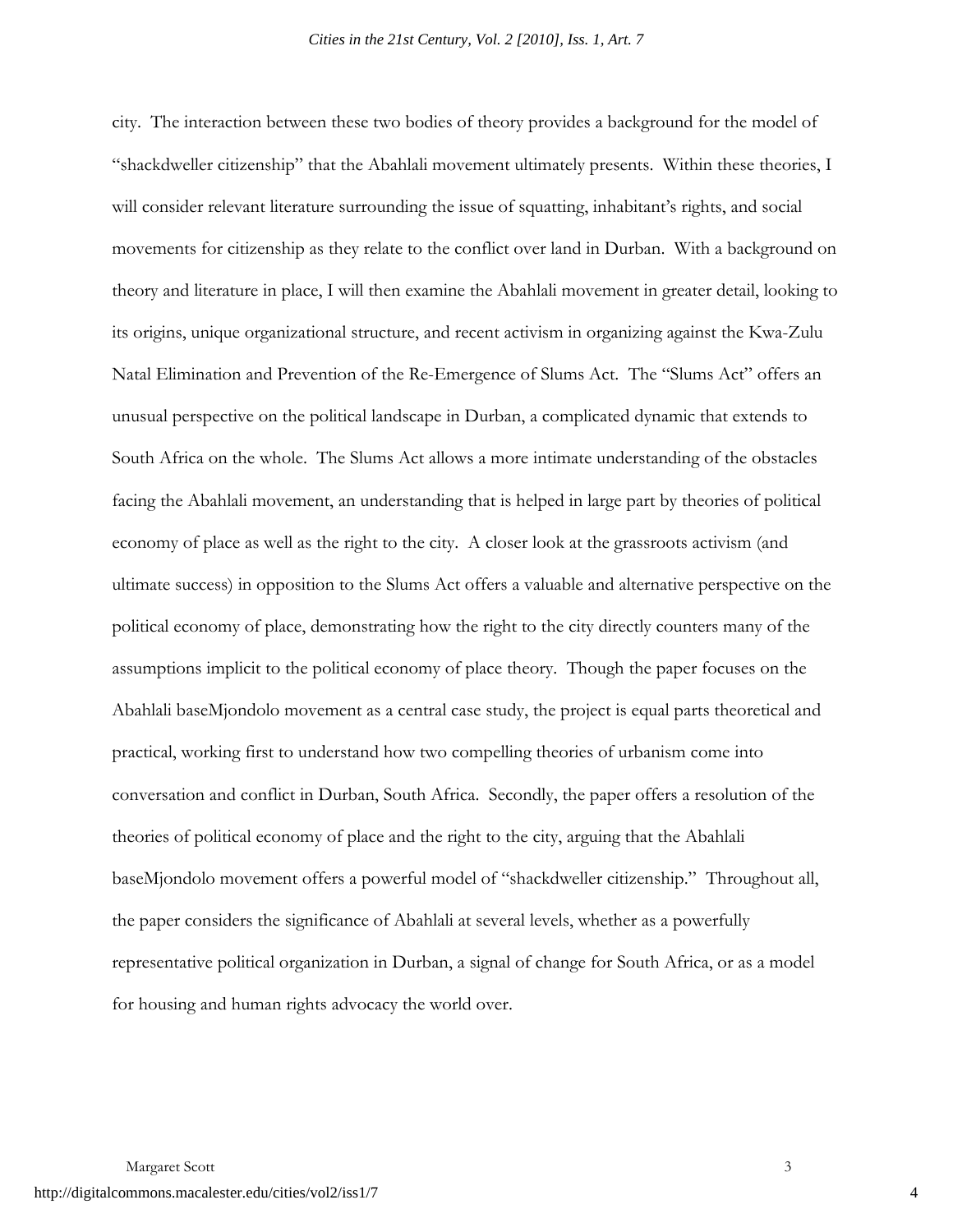# **Theory and Literature**

This paper is rooted in two significant bodies of theory, the political economy of place and the right to the city. As the paper continues, it becomes clear that the right to the city offers a compelling counter to the assumptions of political economy of place. Before beginning a deeper consideration of the literature, however, I must first consider my personal role as a researcher and author. My interest in the Abahlali movement comes from a deep interest in the right to the city itself – in linking intricate and articulate theories of urbanism with movements in reality, with real people reenvisioning real cities in a new and more just vision. The sources and information presented here, though relatively broad in scope, are limited by my lack of experience in South Africa and Durban. Having never visited the country, the research becomes an account of Durban and the deeply rooted land conflict from afar.

Overall, the data utilized here comes from a variety of written sources. Books and journal articles contribute to the background, whether the political economy of place or the broad theoretical background of the right to the city in the literature review. Information on the Abahlali baseMjondolo movement comes from the movement's comprehensive website, varied newspaper articles, and journal articles written by interested academics. The KwaZulu-Natal Slums Act presents itself through the text of the Act itself, newspaper coverage on the trajectory of the Act through the court system, and the Abahlali movement's own charting of the Act, its unconstitutionality, and the progress over time.

Throughout all of these sources, the paper relies heavily on second-hand accounts, whether through activists, academics, or reporters. Marie Huchzermeyer, writing in her book, *Unlawful Occupation*, describes these authors as "responsive academics," individuals attuned to the intricate struggle of the urban poor in Durban (Huchzermeyer 2004, 3). Many of these accounts come from journals, in which a variety of academics work to place the Abahlali political struggle in a broader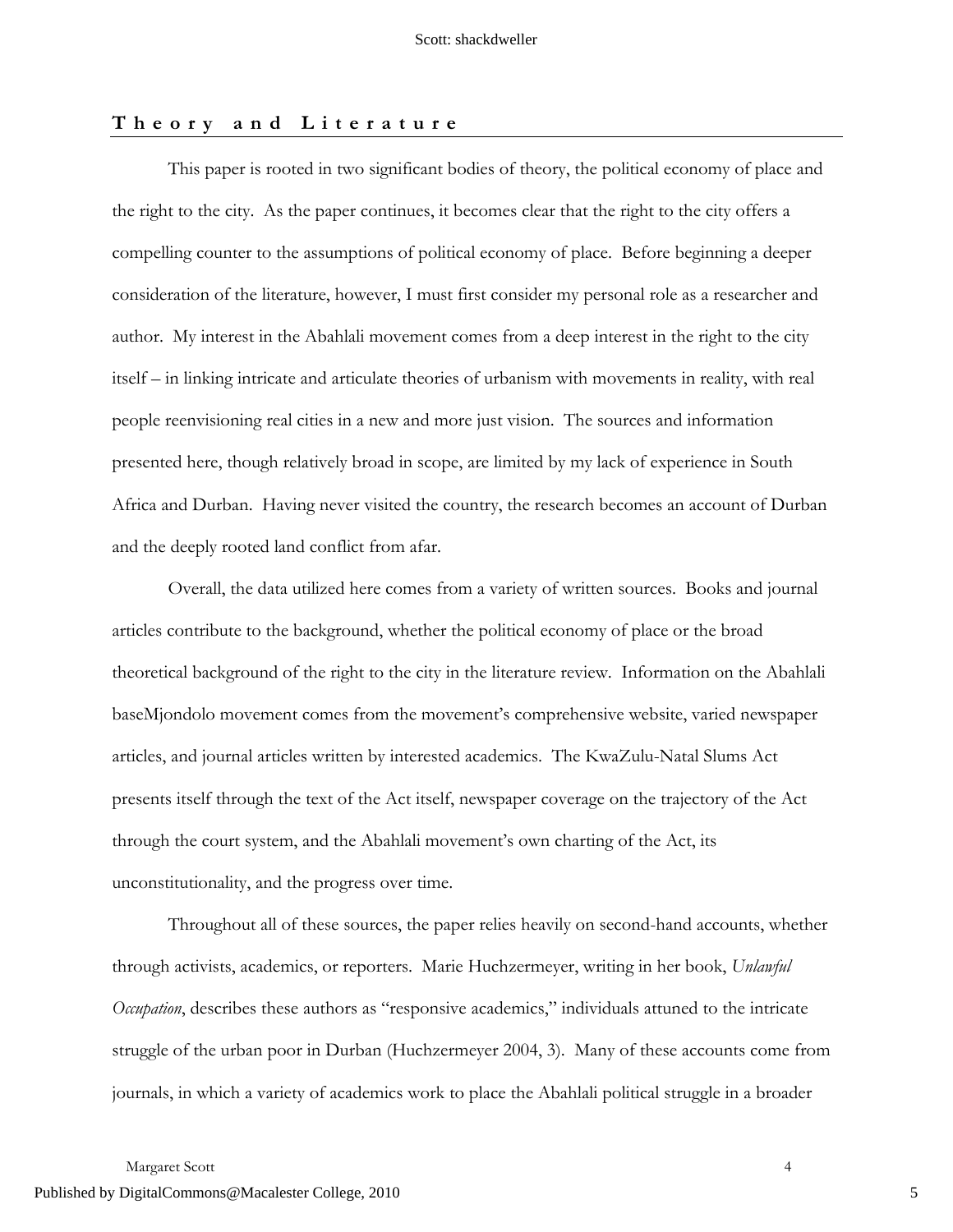conversation around human rights. The activists and organizers of the Abahlali movement are equally clear in their framing of their political struggle, aiming to present the issue as one that is primarily moral rather than only political. This framework is replicated in the work of the many "responsive academics" that seek to publicize the achievements (and underscore the significance) of the Abahlali movement. Though the movement has advocated for its visibility through political protest, the Abahlali baseMjondolo movement also presents a constant public face through the use of an extensive and frequently updated website. For a movement born out of a shantytown, lacking basic services such as water or electricity, the site is an impressive and extensive undertaking. The site offers background on the movement, the motivations for activism, and offers a constant and conscientious perspective on an improved South Africa for all (Abahlali, 2010).

Though contemporary articles and sites help to understand the Abahlali's current activism, broader theory is nonetheless essential to establishing a framework for the movement's signficance overall. Following are descriptions of the theories that contribute two decidedly different perspectives on cities and their citizens, first the political economy of place followed by the theory of right to the city.

# **Political Economy of Place**

The theory of political economy of place looks closely at cities and the processes that shape a given place over time, making it a simple and practical lens to use when looking at Durban, South Africa. Rather than focus singularly on the concept of "process," political economy of place in turn considers the particularities of place and the role of the individuals and organizations that work to shape the city in their vision. On the whole, this perspective is a useful tool for understanding the political geography of individual places. Three pieces in particular help to frame political economy of place, both in itself as a theory and more so as an important analytical tool for understanding the changing geography of Durban, South Africa. Though the politically economy is best known in a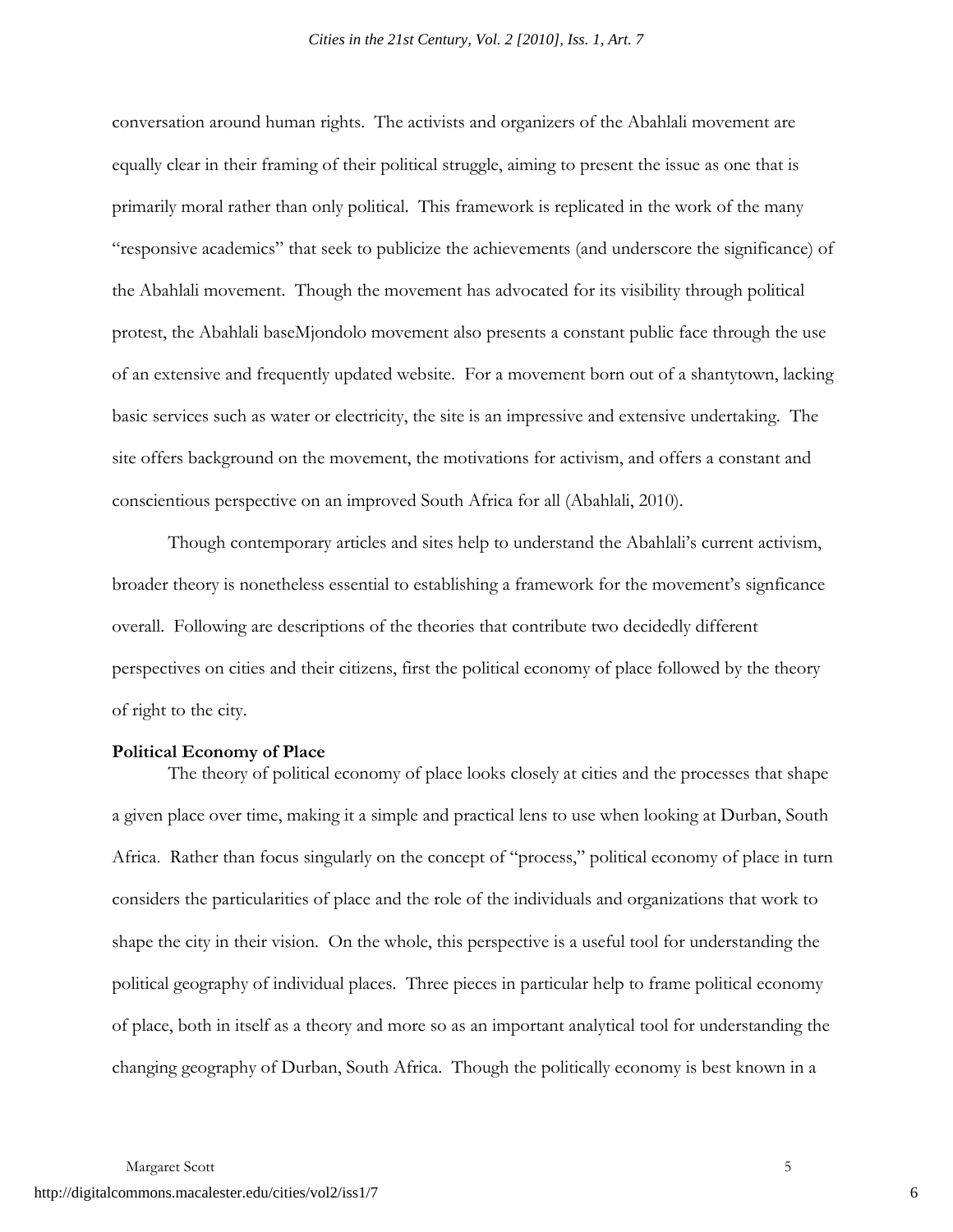piece by John Logan and Harvey Molotch (1987), the theory also incorporates the work of two other authors, Kevin Cox (1998) and Alan Pred (1984).

To begin, John Logan and Harvey Molotch (1987) articulate political economy of place, as indicated in the title of their work, *Urban Fortunes: The Political Economy of Place*. Logan and Molotch present a useful perspective on the economics that are necessarily rooted in a given place. Kevin Cox (1998), in his article, "Spaces of dependence," offers a closer examination of the interplay between scale and local politics. Finally, Allan Pred (1984) addresses structuration theory as a way to understand the relationship between society and place, emphasizing change and fluidity over time.

In *Urban Fortunes: The Political Economy of Place*, John Logan and Harvey Molotch (1987) explore the interchange between exchange and use value, demonstrating how capital and community-driven interests often come into conflict. In the second chapter, "Places as Commodities," Logan and Molotch interrogate place in the context of the market. The authors assert that place is "indispensable" and "idiosyncratic," emphasizing the significance of "place value," the value that makes place distinct from any other type of commodity (Logan and Molotch 1987, 17). Use value and exchange value, though they are present in places concurrently, are distinct in how they are utilized, whether by people and communities (based on a place's utility) or, in terms of exchange value, how a place is commodified, or valued in market terms. Logan and Molotch's interrogation of the value of place forms the center of their work, as they use these concepts to define the "growth machine." The authors define the growth machine as a coalition of entrepreneurs and associates who "unite behind a doctrine of value-free development – the notion that free markets alone should determine land use" (Logan and Molotch 1987, 32). The motives behind the growth machine are important to recognize, as they help to understand the obstacles facing individuals and interests that fall outside of the machine. The binary evaluation of place through use and exchange value becomes increasingly important when considering growth and

Margaret Scott 6 and 3 and 3 and 3 and 3 and 3 and 3 and 3 and 3 and 3 and 3 and 3 and 4 and 4 and 4 and 4 and 4 and 4 and 4 and 4 and 4 and 4 and 4 and 4 and 4 and 4 and 4 and 4 and 4 and 4 and 4 and 4 and 4 and 4 and 4 a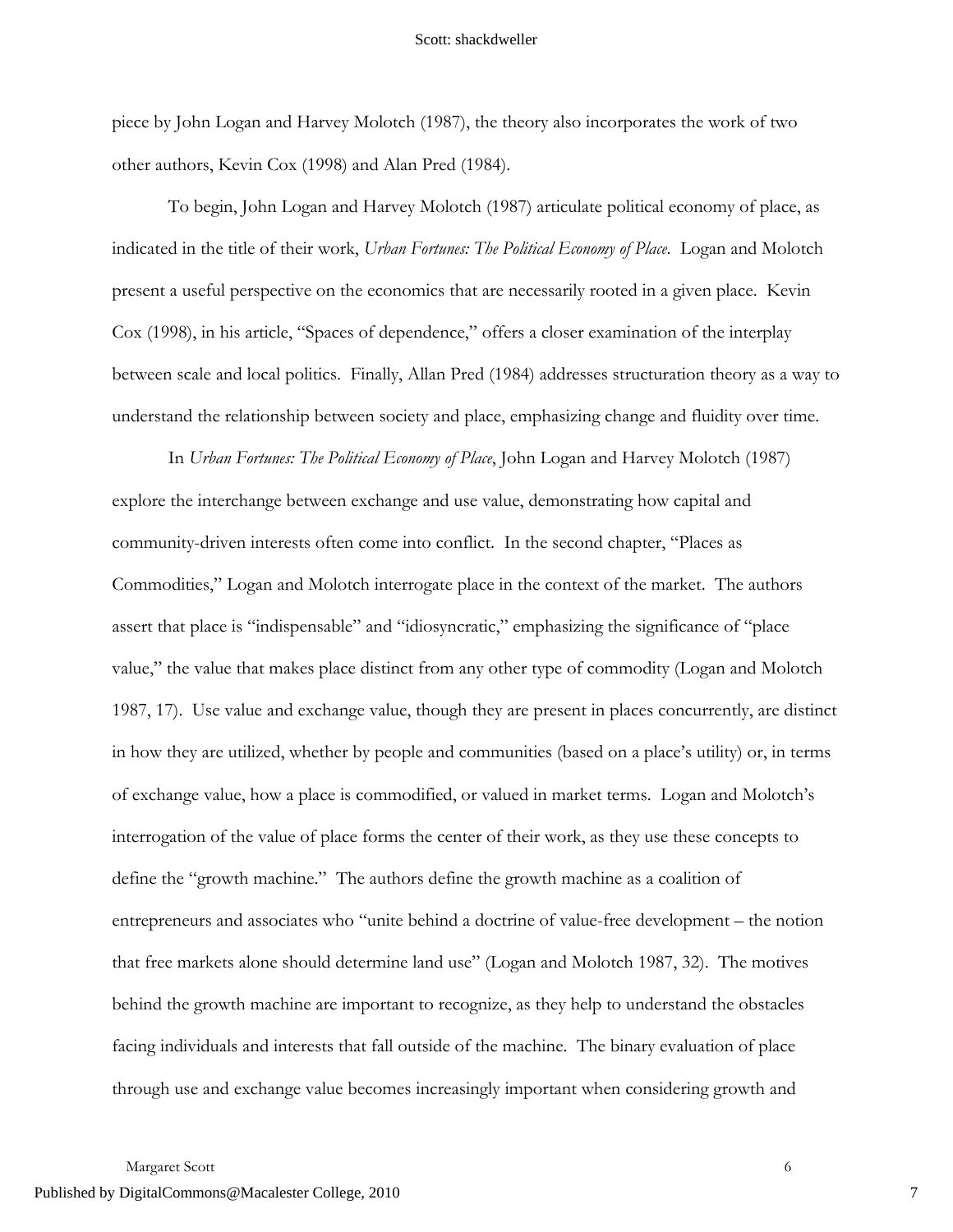change in Durban and South Africa. Mainly, the political economy of place advances the assumption that exchange value, of utmost importance to the growth machine, will prevail over the interests of use value in shaping the landscape of a place.

Kevin R. Cox (1998), in "Spaces of dependence, spaces of engagement and the politics of scale, or: looking for local politics," engages with political economy of place in order to demonstrate the significance and complexity of local politics. Cox identifies "spaces of dependence" and "spaces of engagement" as a way to emphasize the importance of "the politics of scale." To begin, Cox defines spaces of dependence as localized social relations, emphasizing that spaces of dependence are place-specific (Cox 1998, 2). Spaces of engagement, on the other hand, are a political space, "constructed through networks of association" (Cox 1998, 21). As such, spaces of engagement reflect the fluidity of scale in politics. Cox explains the dynamics of political scale eloquently, cautioning that, "It is tempting to see each form of politics as having its own, territorially-defined arena: local politics and local states, regional politics and regional states, etc" (Cox 1998, 20). Rather, spaces of dependence and engagement demonstrate that political scale is not fixed in the local, but instead connected through "networks of association," linking local organizations to national organizations, local political initiatives to regional disputes, and so on. The politics of scale clearly connects to the many forms of politics surrounding the Slums Act in KwaZulu-Natal, none of which have a fixed or definitive "territorially-defined arena" in spite of their political labels.

 Just as political economy helps to highlight the shaping of a place over time, so too does structuration theory, articulated by Allan Pred (1984) in his article, "Place as Historically Contingent Process: Structuration and the Time-Geography of Becoming Places." Pred focuses his writing on "becoming places," highlighting the ways in which places are produced. For Pred, "produce" is an important verb, as he emphasizes that place is a "human product." He elaborates, explaining that "Place, in other words, always involves an appropriation and transformation of space and nature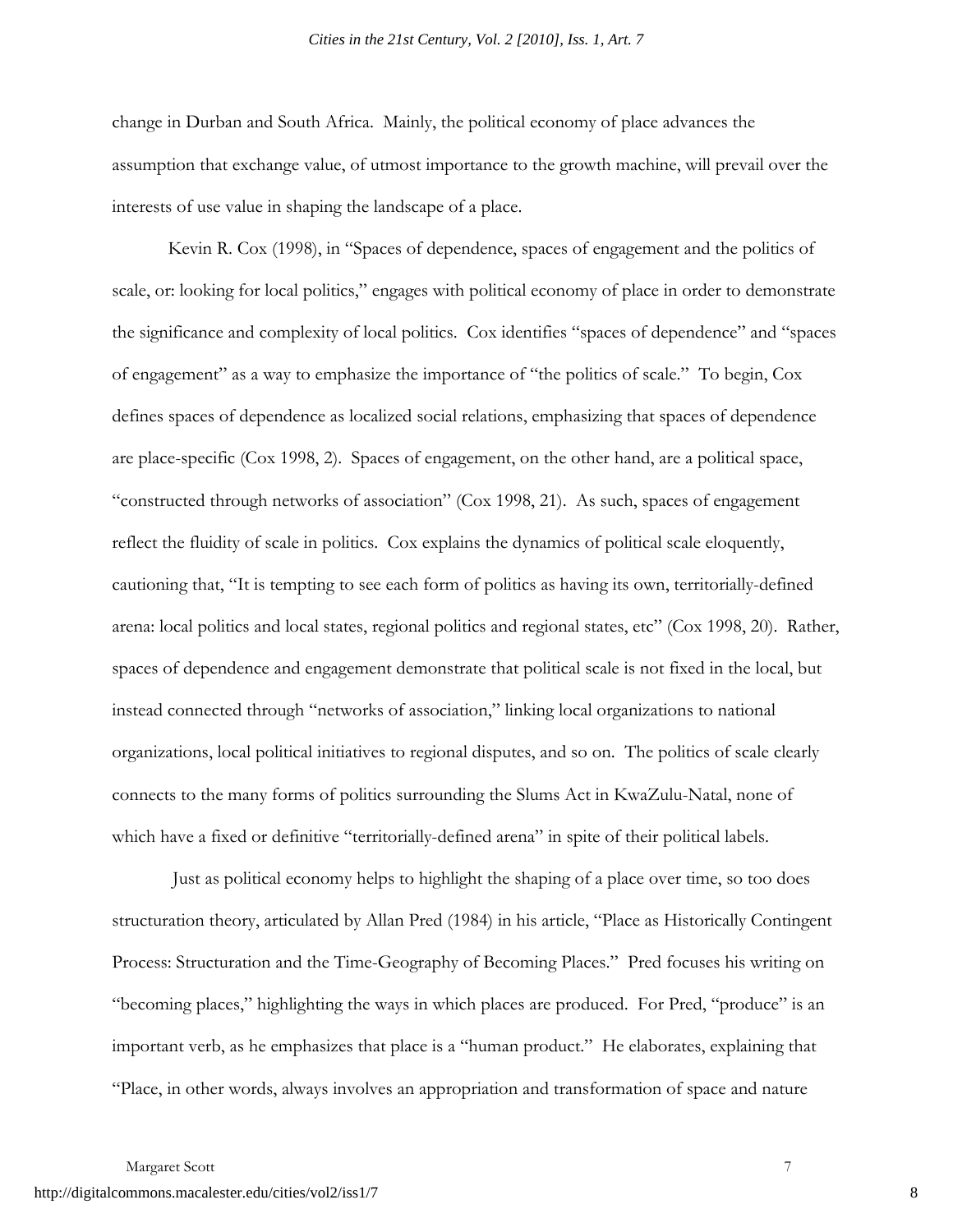that is inseparable from the reproduction of society in time and space" (Pred 1984, 279). Through

tying place and society together, Pred similarly articulates the inherent value of place that John

Logan and Harvey Molotch's establish in *Urban Fortunes: The Political Economy of Place*. Pred

articulates the relationship between place and society with a keen eye to the dialectics inherent to the

production of place. He explains,

As nature is transformed into humanly made elements of place and as local space is structured and given new meaning by the ceaseless dialectic between socialization and social reproduction, what can further take place is constrained as well as enabled (Pred 1984, 288).

Pred's explanation of this dialectic represents one aspect of the larger structuration theory, as originally articulated by Anthony Giddens (1984) in *The Constitution of Society: Outline of the Theory of Structuration*. Giddens emphasizes the role of "knowledgeable agents," individuals whose awareness of societal constraints enables them to change the institutions they inherit from society, again reflecting the dialectic present in structuration theory overall. Lastly, Pred's writing offers a reminder of how theories of place can be utilized in research. He explains,

The proposed theory of place, after all, is historically contingent. It is not a theory that lends itself to formal testing, but a theory that is meant to inform the questions posed by researchers inquiring into real situations in actual places or regions. (Pred 1984, 282)

The shackdwellers' movement in South Africa represents an example of a "real situation," where the extent of the societal and political constraints that surround (and inspire) their activism and agency, becomes clear.

Overall, the political economy of place offers an intriguing perspective on the city, encouraging a closer examination of the nuances of how a city is grown and reproduced over time. Additionally, these writings serve as an important reminder of the individual actors, highlighted as competing interests in *Urban Fortunes*, that contribute to growth. Such a perspective encourages a critical examination of a city's growth based on the varied capacity of individual agency, rather than the assumption of state or corporate dominance. Each of these writings will present themselves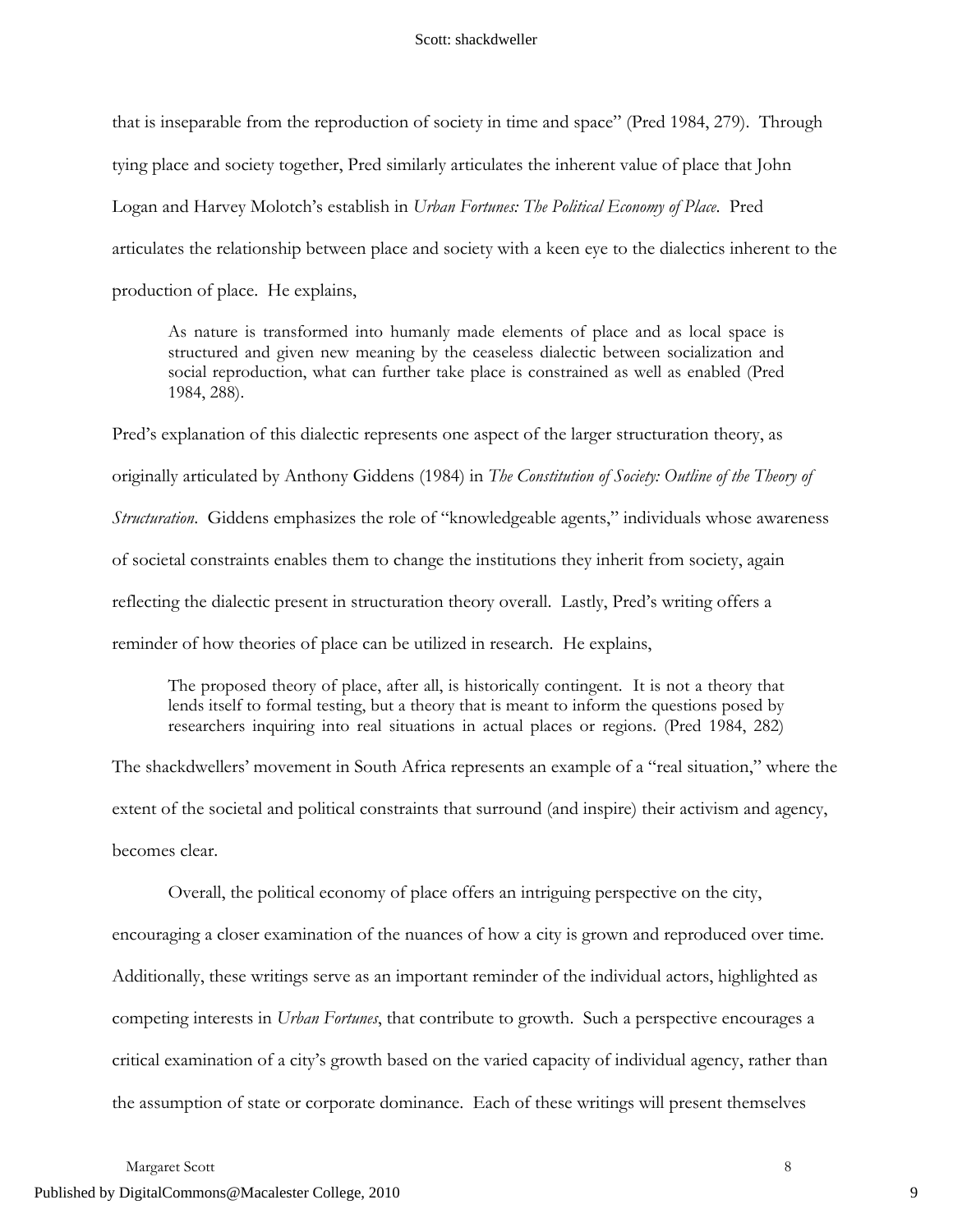again when looking more closely at political economy in a "real situation," in Durban, South Africa. Though political economy offers a practical framework through which to examine the Abahlali movement, it remains greatly limited by the assumption that the growth machine paradigm of growth inevitably wins out against community interests. The theory of the right to the city offers an alternative vision of urban change, one that believes in the powerful agency of individuals and communities, the importance of the use value of land, and the urgent need for an improved, more just city for all inhabitants.

## **The Right to the City**

As the world becomes increasingly urbanized, authors from a broad list of disciplines have come to comment on the future of cities and the people who shape them. Though the Durban, South Africa case study is decidedly contemporary, it is useful to consider the theories of and commentary on urbanism from the past half century, in which the contested spaces of cities have become apparent on a global scale. Karen Tranberg Hansen, author of *Reconsidering Informality* echoes this concept, stating, "…urban space is not so much a product of a regulatory system as it is a dynamic field of interaction for economic, social, cultural, and political processes…" (Tranberg Hansen, 8). Three core concepts reflect this "dynamic" nature – informal urbanism, contested citizenship, and finally, the right to the city. Whether attributed to authors with a global perspective or observers with an eye to contemporary Africa, these multiple perspectives help contribute a necessarily broad background to this paper. As will become clear later on, this breadth is reflected in the Abahali movement itself, as activists and residents see themselves as a dutiful part of a broader struggle for human rights and equality.

## **Informal Urbanism**

As informal settlements and urban populations have consistently grown in the past decades, much protest has arisen over the threats of population growth, increasingly polarized wealth, and the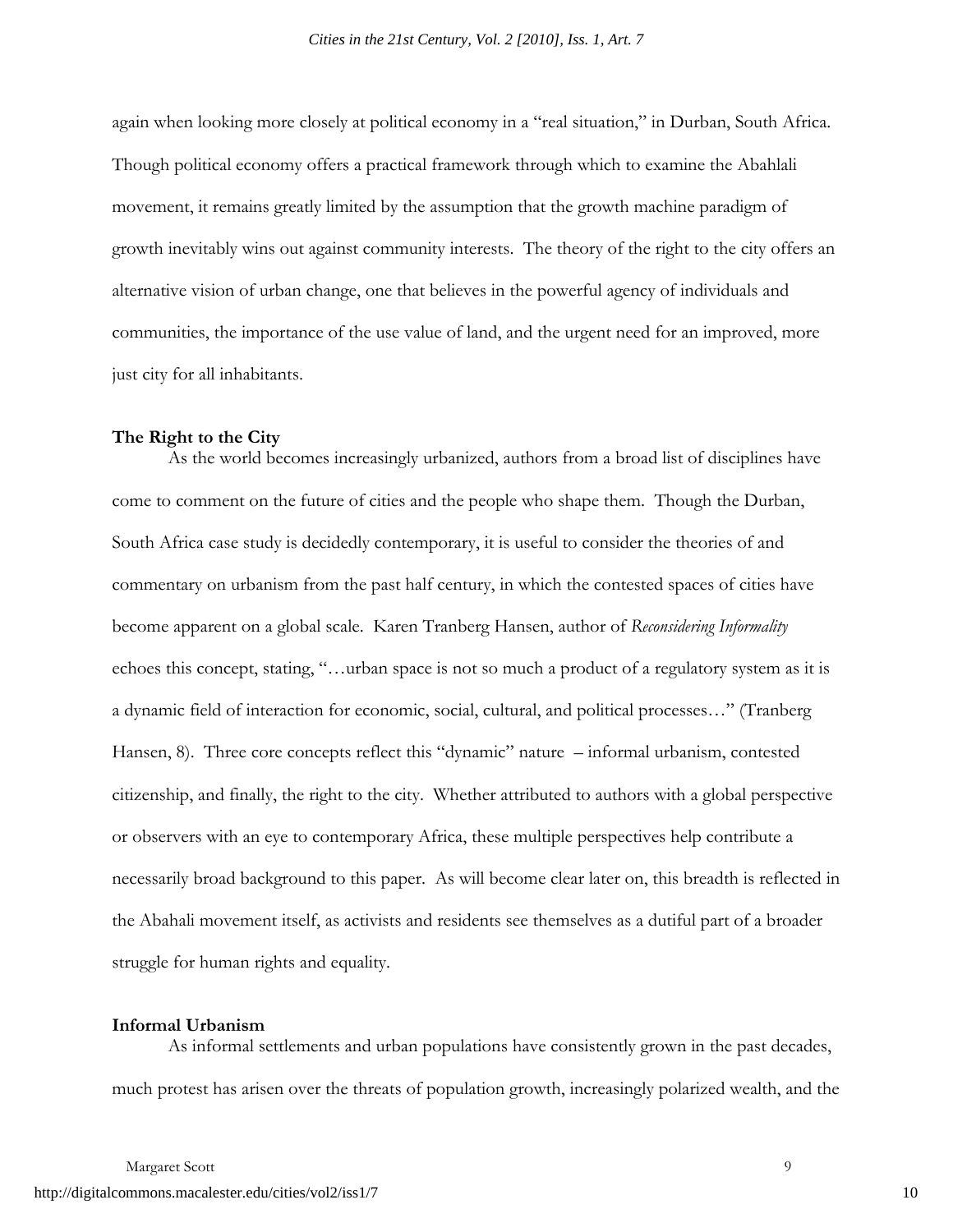present realities of insufficient infrastructure. Much of the discourse surrounding urban growth is decidedly negative, citing the percentages of growth and the illegality of "invasive" informal settlements worldwide. More productive commentary, however, comes from authors with a pragmatic and open perspective on the informal urbanism present in countries across the world. Though many authors have commented on the trend toward urbanism, two particularly helpful authors are Robert Neuwirth (2007) and Mike Davis (2005). Both authors present realistic and progressive perspectives on informal settlements and their significant role in the future of cities worldwide. This progressivism establishes a useful framework for understanding the far-reaching value of an innovative movement such as the Abahlali baseMjondolo.

Robert Neuwirth has written extensively on the topic of slums and squatter settlements across the globe, having lived in several informal settlements himself. Through a blog, "Squattercity," numerous articles, and several books, Neuwirth makes clear his sensitivity to the realities, challenges, and decided hopefulness of shack settlements. Neuwirth emphasizes not only shackdwellers' rights, but also their role in recreating their cities in a decidedly more egalitarian vision. In "Squatters and the Cities of Tomorrow," Neuwirth explains clearly the role of squatter settlements in envisioning the future.

No developer can build at prices the squatters can afford – that's the very reason they build for themselves. But over time, with a bit of legal protection and the chance to engage in politics, what they will build are the cities of tomorrow (Neuwirth 2005).

This concept of the future is important to consider, as it addresses the deep political philosophy behind squatter settlements. The building of "cities of tomorrow" is not simply an act of shelter but also a significant political act, in which a model of representativeness and accessibility is made possible for all city inhabitants. Squatter settlements envision a city where inhabitants live, work, and thrive in proximity to the places they choose, regardless of their ability to pay. The concept of pricing and affordability is immediately apparent, helping to understand how use and exchange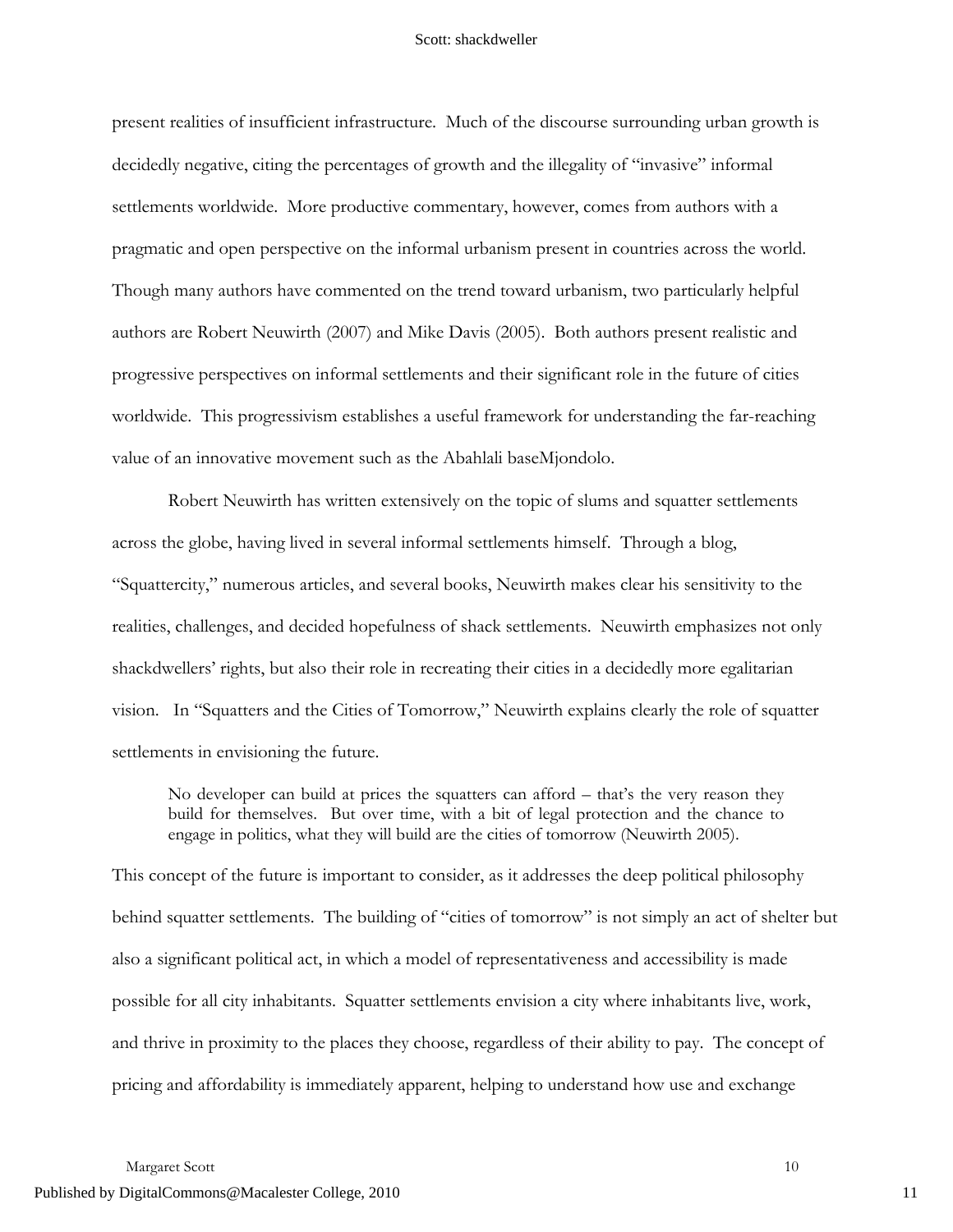value, as articulated by Logan and Molotch, continue to be significant concepts in understanding the growth machine, even as it applies to the less conventional image of urban shack settlements. Neuwirth's writing illuminates a progressive view of shackdwellers' rights, acknowledging foremost the need for "legal protection" as well as the right to political engagement. If this paper achieves nothing else, it will demonstrate to the reader how the housing inequalities of cities across the world reveal far more than a lack of housing, instead demonstrating a broad denial of basic human rights to the poorest inhabitants. Without the political acknowledgement and engagement of the inhabitants most in need, housing equality will never be achieved, an integral concept in the discussion of citizenship and the right to the city that continues here.

Mike Davis (2005), in *Planet of Slums*, offers a useful explanation of how the process of suburbanization operated in  $20<sup>th</sup>$  century South Africa, often to devastating ends. His writing helps to understand how government frequently contributes to unjust urban landscapes.

Apartheid, of course, took this system to its dystopian extreme. Building on a foundation of colonial racism, postwar South African legislation not only criminalized urban migration, but also provided for the uprooting, with enormous brutality, of historical inner-city communities of color (Davis 2006, 52).

Though this quotation looks in particular at South Africa, Davis' writing in *Planet of Slums* emphasizes a broad perspective on the ubiquity (and continued growth) of slum development across the globe. Davis' writing pays careful attention to the disturbing realities of slum populations worldwide, commenting wryly that "…the one billion city-dwellers who inhabit postmodern slums might well look back with envy at the ruins of the sturdy mud homes of Catal Huyuk in Anatolia, erected at the very dawn of city life nine thousand years ago" (Davis 2006, 19). In spite of his pointed critique, Davis' writing nonetheless offers an informed perspective, sympathetic to the needs and demands of communities denied their right to housing. He explains the processes of over-urbanization: "Driven toward the cities by brutal and irresistible forces, the poor eagerly asserted their "right to the city," even if that meant only a hovel on its periphery" (Davis 2006, 55).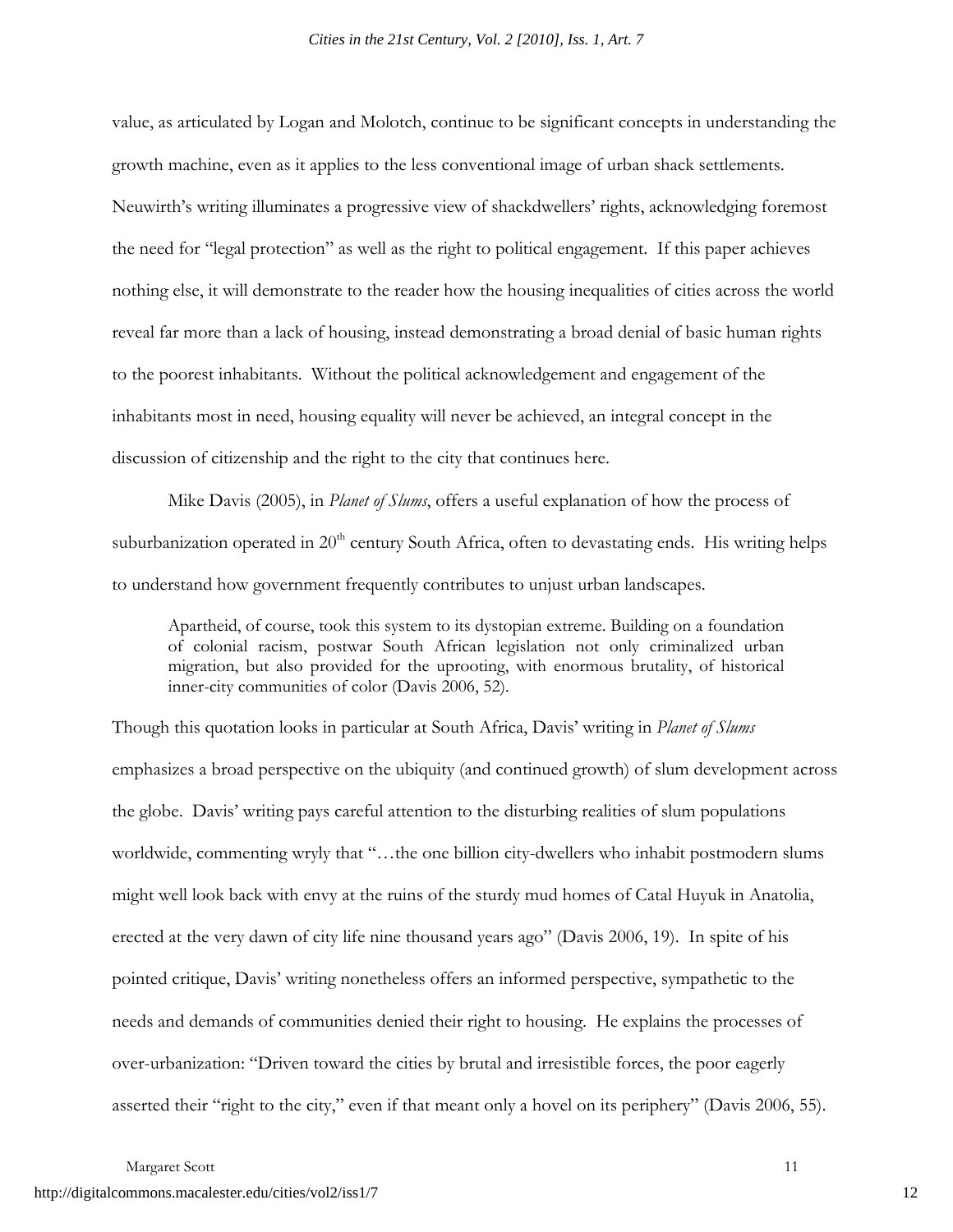In evoking "the right to the city," Davis emphasizes that the issue is not simply the right to safe or stable housing but rather a deeper issue, in which the poorest inhabitants are denied citizenship in the cities they call home.

### **Contested Citizenship**

Citizenship occupies a clear and critical role in the debate over cities and their inhabitants. As cities grow and change, physical and political boundaries constantly shift with the governing power at the time, constantly changing the concept of a "citizen." A closer consideration of citizenship is an important bridge between the realities of inequality in urban settlements and the struggle for recognition and rights, particularly the demand for the "right to the city." In the example presented by the Abahlali, the movement has consistently put forward a model of representative democracy and citizenship that the government, whether local or municipal, is unable or unwilling to accept. Two authors offer powerful summaries of new and useful paradigms for citizenship that are offered by urban social movements.

James Holston (1999) writes eloquently in his collection *Cities and Citizenship*, helping to tie the perspectives on place and individual agency presented as part of political economy of place to a new understanding of citizenship. In his essay, "Spaces of Insurgent Citizenship," Holston explains how citizenship changes as new identities and practices are introduced into the city. As individuals reproduce structure within their cities in new ways, what he deems "sites of insurgence," the city (and citizenship within that) changes, albeit slowly (Holston 1999, 167). Just as Cox (1998) identifies in his exploration of political scale, Holston links different levels of government as part of the process of defining new areas of citizenship. He writes,

The lesson of this paradox is that planning needs to engage not only the development of insurgent forms of the social but also the resources of the state to define, and occasionally impose, a more encompassing conception of right than is sometimes possible to find at the local level (Holston 1999, 171 – 2).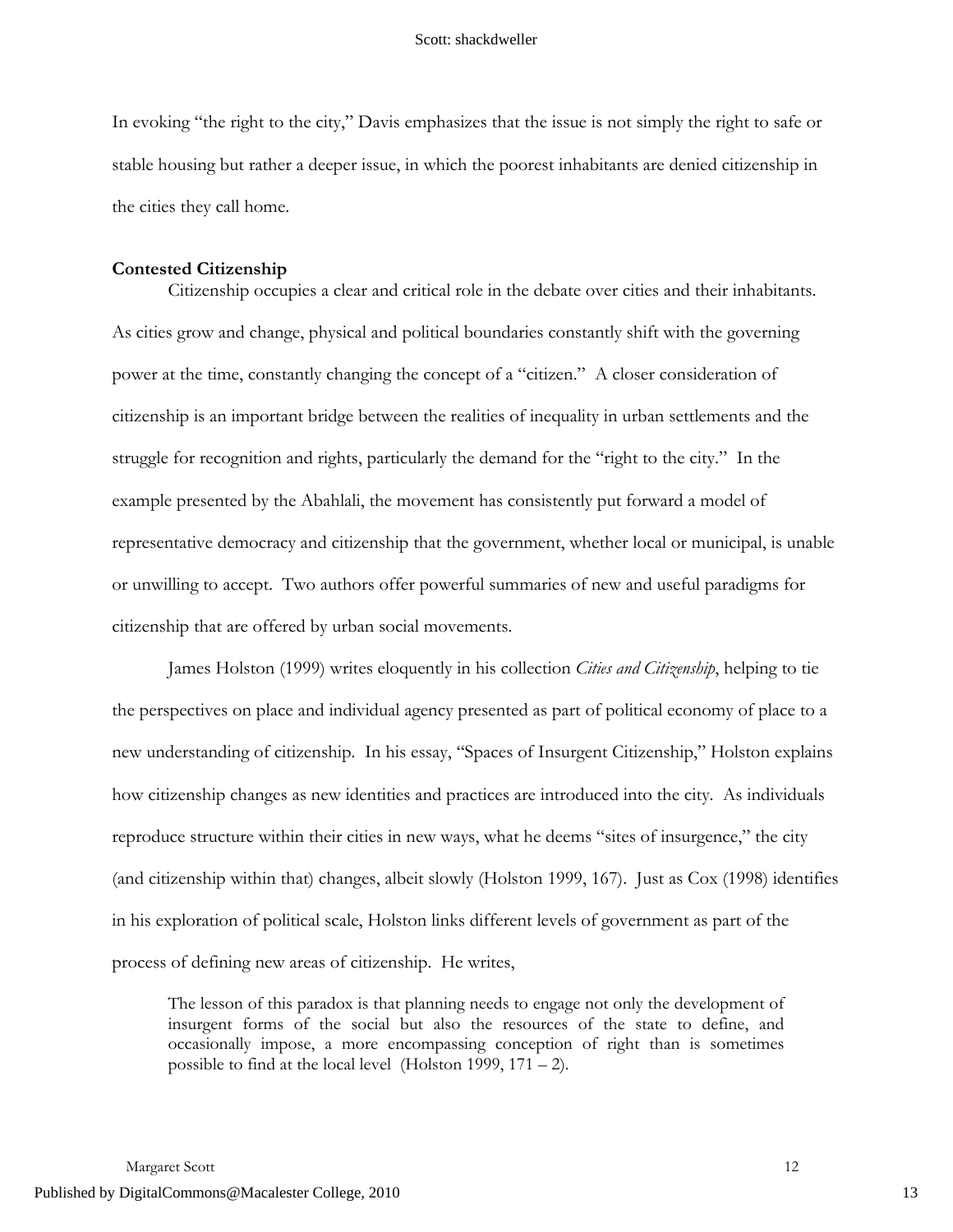Holston's employment of paradox relates to the concept of dialectic addressed earlier in Cox's exploration of structuration theory, as local initiatives (here read as "insurgent forms") are often constrained by "resources." "The lesson of this paradox," in Holstons' words, is a reminder of the importance of scale when evaluating the political process, a lesson to be taken into account when evaluating the legal process in Durban (Holston 1999, 171).

Mark Purcell (2003) offers another useful exploration of citizenship in his article, "Citizenship and the right to the global city." Purcell envisions an active role for all city inhabitants, writing that, "If inhabitants hold a central role in the decisions that produce urban space, property ownership can no longer confer a dominant voice in decisions about what to do with urban land" (Purcell 2003, 578). Purcell's choice of language is central to understanding his meaning. The use of "inhabitants" holds great significance, as it emphasizes that boundaries of citizenship are drawn (or ought to be drawn) on the basis of inhabitance rather than other more politicized interpretations of identity and citizenship. He explains, "…the right to the city is earned by living in the city" (Purcell 2003, 577). Purcell's exploration of citizenship and inhabitance directly connects to the theory of the right to the city; a concept that threads throughout literature on urbanism and urban social movements.

#### **Right to the City**

Henri Lefebvre, a French philosopher and sociologist, first popularized the phrase, "the right to the city," in *Le Droit à la ville,* published in 1968. Though the right to the city is manifested in many different ways currently, Lefebvre created a fundamental framework for the theory. Throughout his writing, Henri Lefebvre emphasizes the need for city inhabitants to have the right to participate in, take control of, and change the city as needed. Lefebvre's use of the term "inhabitant," rather than "citizen," brings attention to the limited representativeness of political structures, built as they are into physical space and ownership. The concept of *inhabitance* has become a cornerstone of the right to the city today, a concept already seen in Mark Purcell's

Margaret Scott 13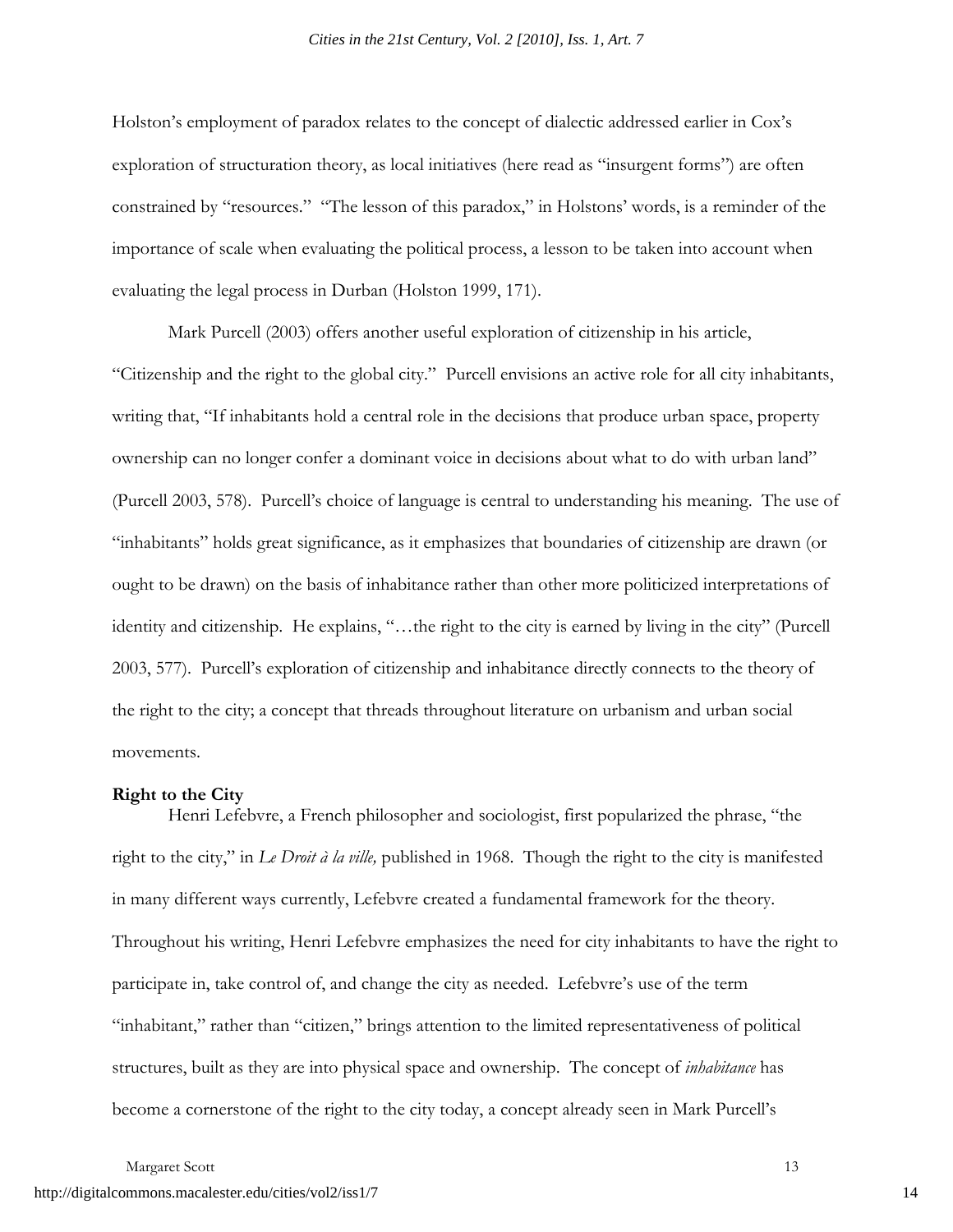"Citizenship and the global city" (2003). A discussion paper published by the Habitat International Coalition contextualizes Lefebvre's "inhabitance" four decades later:

What is still relevant for today's cities is Lefebvre's belief that the decision-making processes in cities should be reframed so that all urban dwellers have a right to participate in urban politics and to be included in the decisions which shape their environment (Habitat International Coalition, 2005).

This belief in the rights of "all urban dwellers" is similarly echoed in the writings of geographer and philosopher, David Harvey. Over time, Lefebvre's right to the city has been cited by a wide range of authors and academics, all of whom have contributed to an evolving application of the theory. David Harvey has written extensively on the right to the city, even publishing an article of that very name. "The Right to the City," published in 2008, frames the right in an economic context, outlining the relationship between urbanization and capitalism in order to emphasize how the rights to private property have superseded a collective right to the city (Harvey 2008). In spite of the pervasiveness of economic rather than public interests in city planning, Harvey notes that, "…there are, however, urban social movements seeking to overcome isolation and reshape the city in a different image from that put forward by the developers…" (Harvey 2008, 33). Harvey continually underscores the need for city dwellers to actively participate in the production and restructuring of their city. For Harvey, change is key: "The right to the city is far more than the individual liberty to access urban resources: it is a right to change ourselves by changing the city" (Harvey 2008, 23). Here, Harvey introduces an urban consciousness, an acknowledgement of the reciprocity between the city dweller and the city. Just as a detriment to the city harms the city inhabitant, a restructuring of the city can alleviate disparity and discrimination for all urban dwellers. This reciprocity is a notion that is thoroughly embraced by the activism of the Abahlali movement, as shackdwellers work to simultaneously restructure the physical and political structures that have been significant sites of oppression in their lives.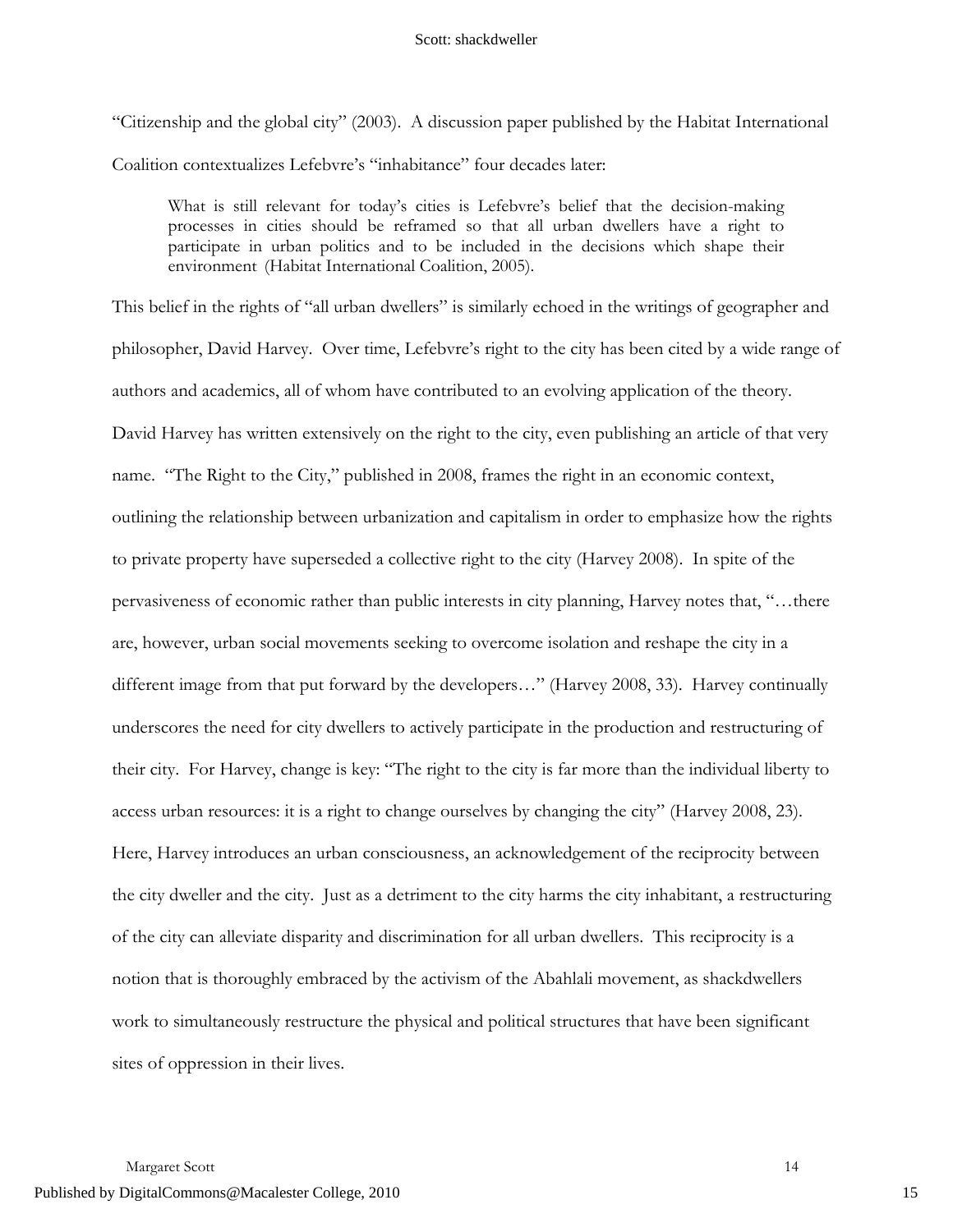Andy Merrifield (2002), in his work *Dialectical Urbanism*, echoes this concept of change, acknowledging the significance of a changing city. He writes: "Cities are always in flux – that's what cities are all about, that's what cities do" (Merrifield 2002, 49). With this thought in mind, Merrifield examines the dialectic, as the title suggests, of urbanism and urbanization. Merrifield explains that while urbanism is based in reality, on use values, urbanization is more abstract, based on exchange values (Merrifield 2002, 160). In simpler terms, urbanism can be understood as a day-to-day experience of city life while urbanization is a transformative, indiscernible process, bringing people to cities and creating structures and systems (Merrifield 2002, 9). Merrifield's employment of use and exchange value clearly connects to the political economy of place theory, emphasizing the distinct economic structures that shape city landscapes. Ultimately, Merrifield explains the theoretical purpose of "dialectical urbanism:"

*Dialectical Urbanism* seeks to promote an urban praxis that is incorporated in flesh and blood, that does bring real people – everyday people – to the fore, who in big and little ways somehow make a difference: they change a world that is changing them (Merrifield 2002, 160).

Again bringing to mind the concept of change, "dialectical urbanism" emphasizes the role of people, rather than private entities, in taking control and "making a difference." Merrifield's concept of change is decidedly two sided, emphasizing the give and take of the relationship between the inhabitant and the city. This emphasis on "everyday people" provides a useful context for the right to the city, as it aims to turn the city's attention from private profit to people's participation. The reciprocity between city and inhabitant is equally visible in David Harvey's, "The Right to the City," as he defines an urban consciousness, asserting that no aspect of the city is fixed or permanent. Merrifield's dialectic achieves a similar end as it distinguishes between urbanization and urbanism, encouraging the city inhabitant to view urbanization as a constantly changing process, constantly in conversation with urbanism. In highlighting the inherent variability of cities, the inhabitant is further encouraged to challenge the injustices and marginalization that too often default from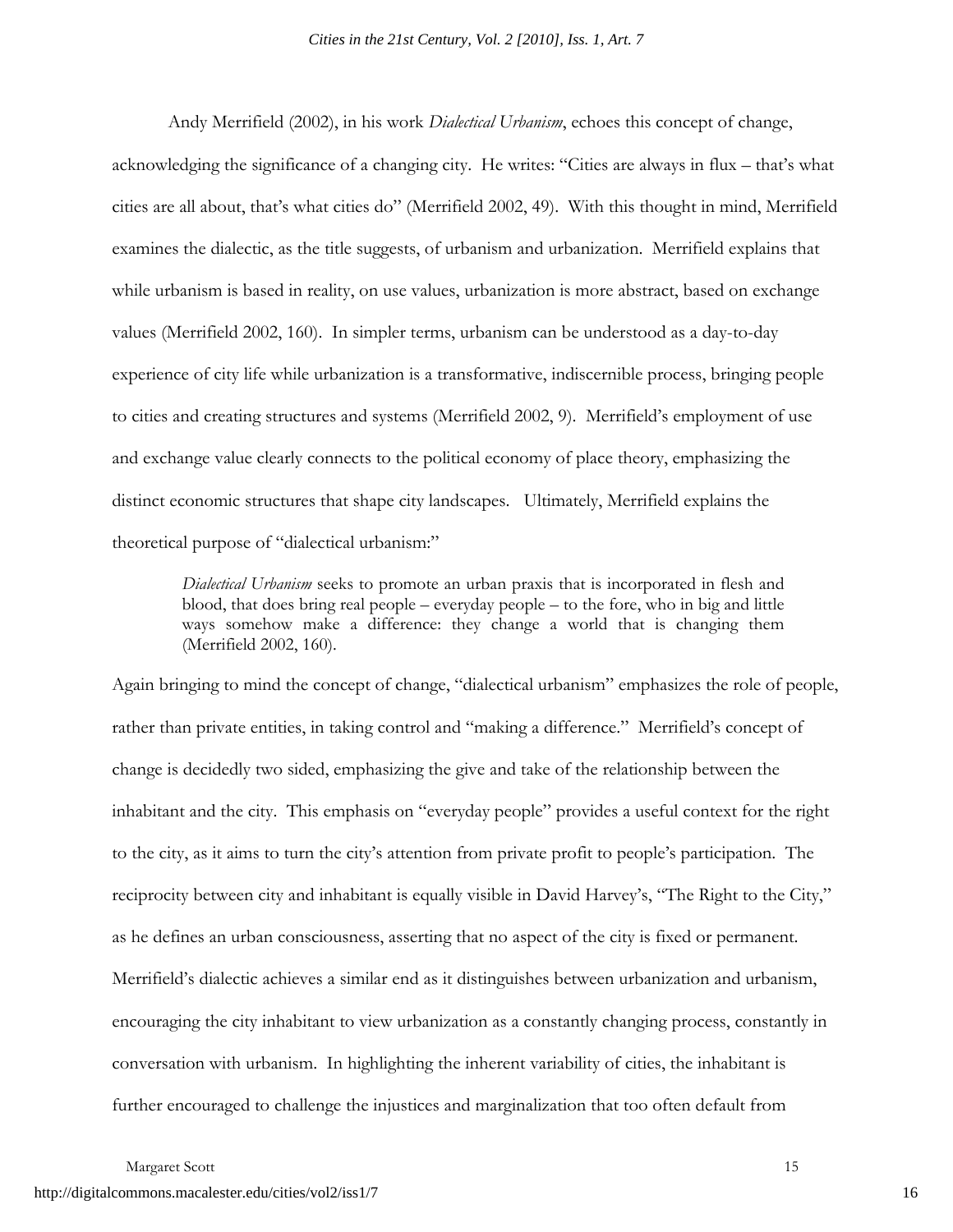urbanization. The emphasis on the power of the individual relates well to Pred's (1984) articulation of structuration theory, in which individuals are seen as capable agents of change within the cultural and societal structures they have inherited. It is just this challenge of change that we see at the heart of the right to the city, and in turn, at the heart of the Abahlali baseMjondolo movement, as they work to reverse the political injustices imprinted into the physical landscape.

There is a clear dynamic of "dialectical urbanism," in Merrifield's terms, inherent to Durban, South Africa, in which the prioritization of the exchange value of land, rather than use value, has resulted in the denial of a basic human (and constitutional right), the right to shelter. From the definitions of the right to the city presented here, it is clear that the right re-orients the ways land use should be determined, arguing against the privatization of land that has come to dominate the free market. Political economy of place's articulation of the growth machine outlines the processes of urbanization (and privatization) that have shaped cities across the world, Durban being just one example of many. Government actors, specific legislation, and the general absence of government oversight, have all contributed to complicated and underserviced land uses throughout the informal settlements of Durban. As the members of the Abahlali advocate for their "right to the city" against unjust circumstances, they confront a complex set of actors that have fueled the "growth machine" in Durban and the province of KwaZulu-Natal.

Beyond its theoretical existence in a wide range of literature, the right to the city appears, in actuality, in many cities across the world. Though Durban is profiled here, the right to the city is envisioned and demanded in cities as varied as Miami, Sao Paolo, Buenos Aires, Ankara, Phnom Penh, and many, many more (Neuwirth 2007). A powerful example of the right to the city in practice is the Take Back the Land movement, a grassroots organization based out of Miami, Florida. Different though Durban and Miami may be, they are linked by the powerful advocacy of their poorest residents. In Miami, the Take Back the Land movement advocates against rising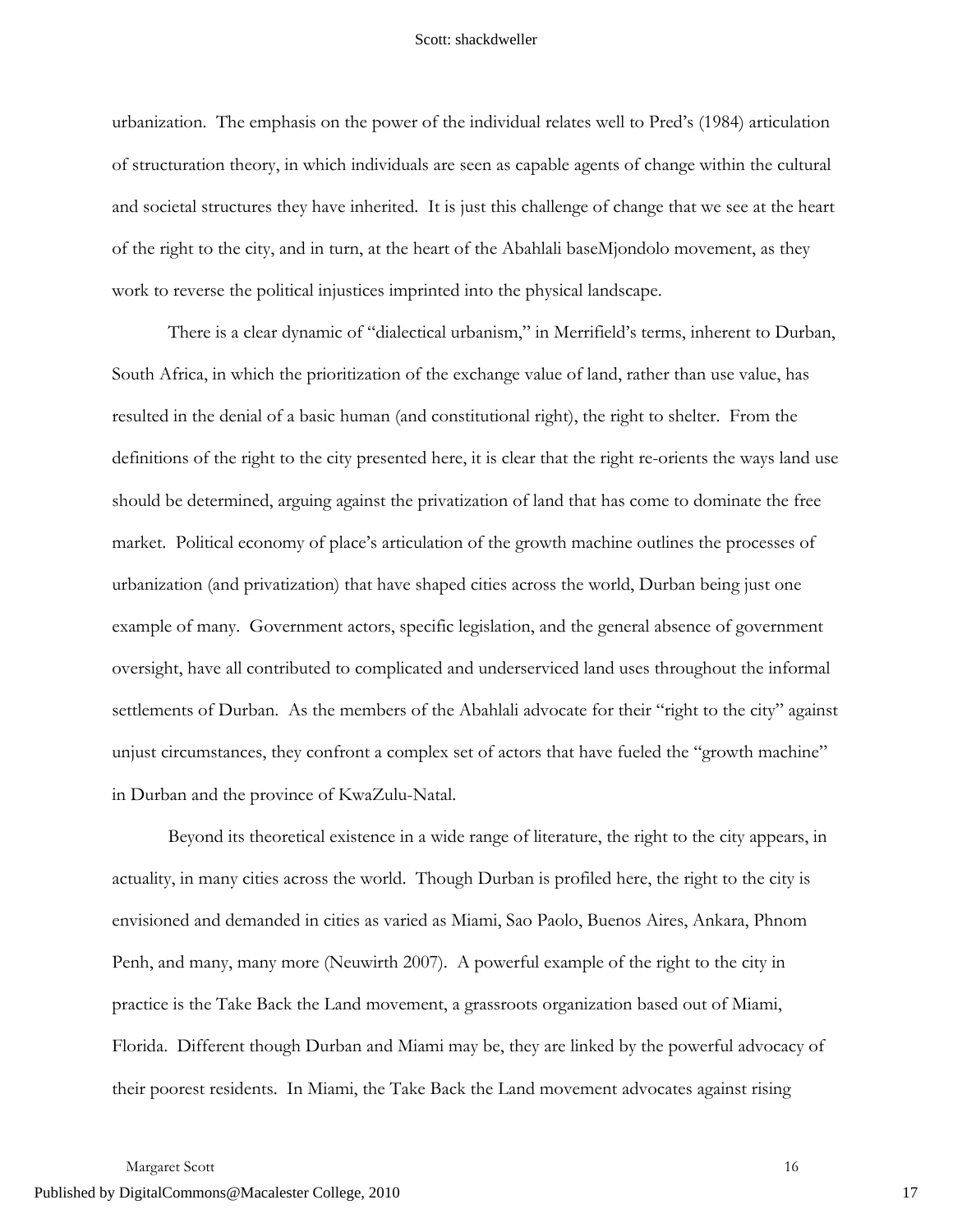foreclosure rates, actively protesting eviction and lobbying for radically changed housing policies. Take Back the Land advocates the right to the city and within that, "the right to return," arguing that families have the right to remain in the neighborhoods they call home, regardless of the legal procedures of foreclosure and eviction (Take Back the Land 2010). Though their movement is decidedly local, Take Back the Land emphasizes their role within a "translocal network" of local movements, interconnected in their grassroots activism and radical vision for broader urban equality. Take Back the Land cites movements in Brazil and South Africa (the Abahlali baseMjondolo movement among them) as sites of inspiration and solidarity, demonstrating the powerfully broad scope of the right to the city as a theory, a movement, and a realized vision for future cities.

As this paper continues to examine the Abahlali baseMjondolo, the conflict between the predominant growth machine, as embodied by the South African government, and the right to the city, as embodied by the Abahlali movement, is clarified, complicated, and ultimately understood as a potential model for a new form of citizenship. The Abahlali movement offers a model for citizenship that is practical in their demands for housing and radical in their demands for a more inclusive city.

# **Abahla li baseMjondolo**

The shackdwellers of Durban have long shouldered the burden of oppression at the hands of the South African government. Though inequality assumes many forms, nowhere is the severity more visible than in the houses – vulnerable to collapse or fire, isolated from public services, subject to eviction – that crowd the landscape immediately surrounding any large city in South Africa. While these conditions surprise people from the outside, Jacob Bryant, writing in the *Journal of Asian and African Studies*, notes the value inherent to such settlements as a home. He observes, "…the settlement is a hopeful place: near to town and to employment, near schools where children can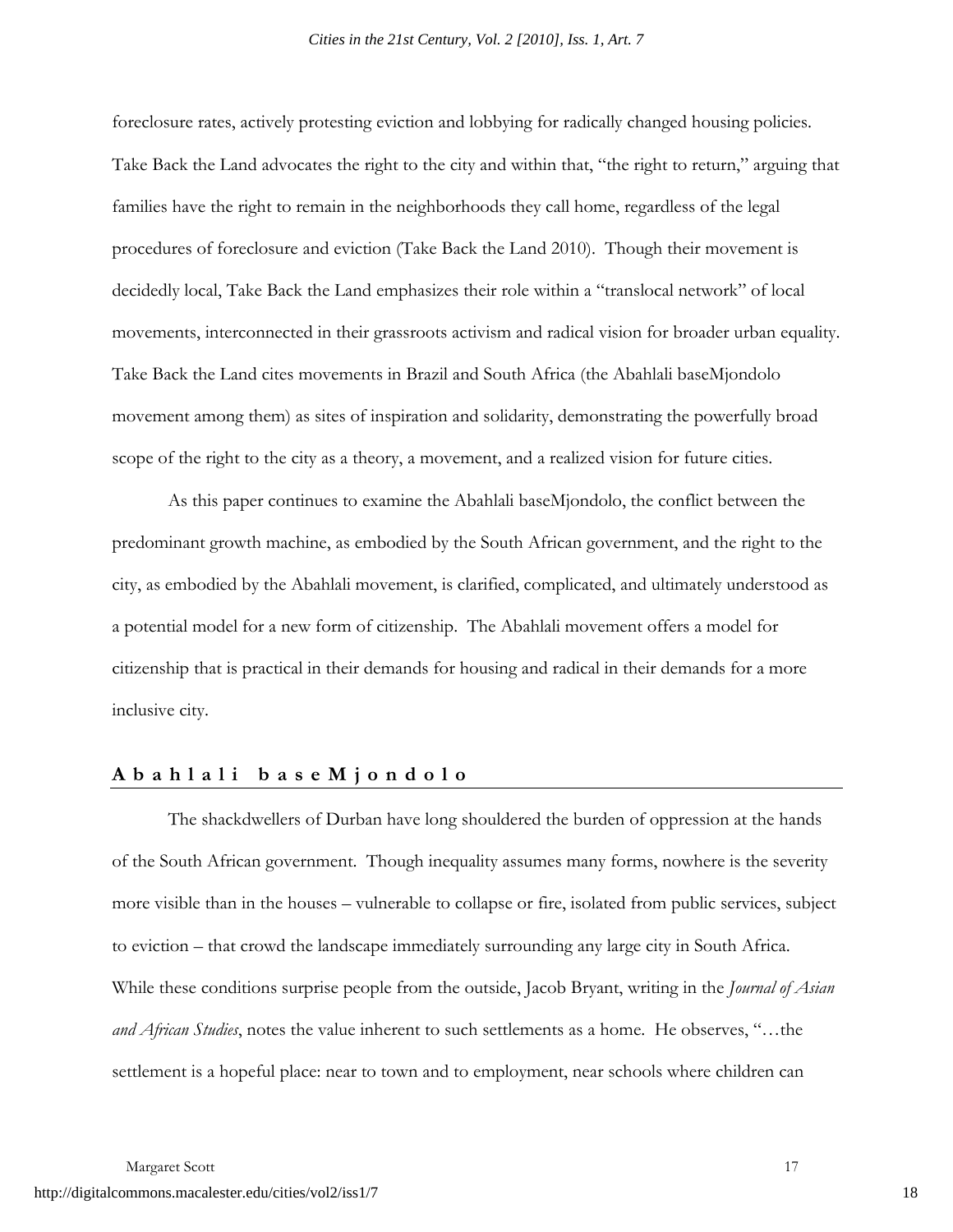learn English, and in a middle-class neighborhood where even casual employment out pays anything available in most rural areas" (Bryant 2008, 43). Already, Bryant has identified the use value (here demonstrated as site and convenience) inherent to an informal settlement, in spite of its inadequacies and vulnerabilities. The use value of these settlements is largely ignored by the government, as they instead choose to see them primarily as illegal, underserviced, and in need of eradication rather than improvement (Huchzermeyer 2007). Though the Abahlali movement in Durban has faced certain political backlash from their active defense of their homes and neighborhoods, the greatest irony may be the freedom in the absence of government, a freedom that encourages a powerfully open political climate. Richard Pithouse, an academic and journalist with an attentive eye to the Abahlali baseMjondolo movement, comments on this particular situation.

It can simultaneously be a site of political and cultural freedom because of its proximity to the city, its popular cosmopolitanism and its autonomy from the State and authoritarian modes of enforcing 'tradition' and also, a site of suffering because the absence of the State means the absence of services (Pithouse 2008, 68).

In the face of such overwhelming absence, the Abahlali movement has actively organized and in doing so, put forward a consistent vision of a more just city for all inhabitants. In order to best understand the Abahlali and its activism, this paper first considers the origins of the movement and the political context in Durban and secondly, the organizing and leadership structure that has made the movement possible and progressively more successful in their struggle for equality. Finally, the paper will consider the Kwa-Zulu Natal Elimination and Prevention of the Re-emergence of Slums Act, in which South Africa's troubled government and the Abahlali's hopeful organizing have come face to face.

#### **Origins**

The Abahlali movement began in Durban in 2005, originally mobilized in protest to the privatization of land in the Kennedy Road Settlement, one of over 500 informal settlements throughout the city of Durban (Pithouse 2007). Since beginning in 2005, the movement has grown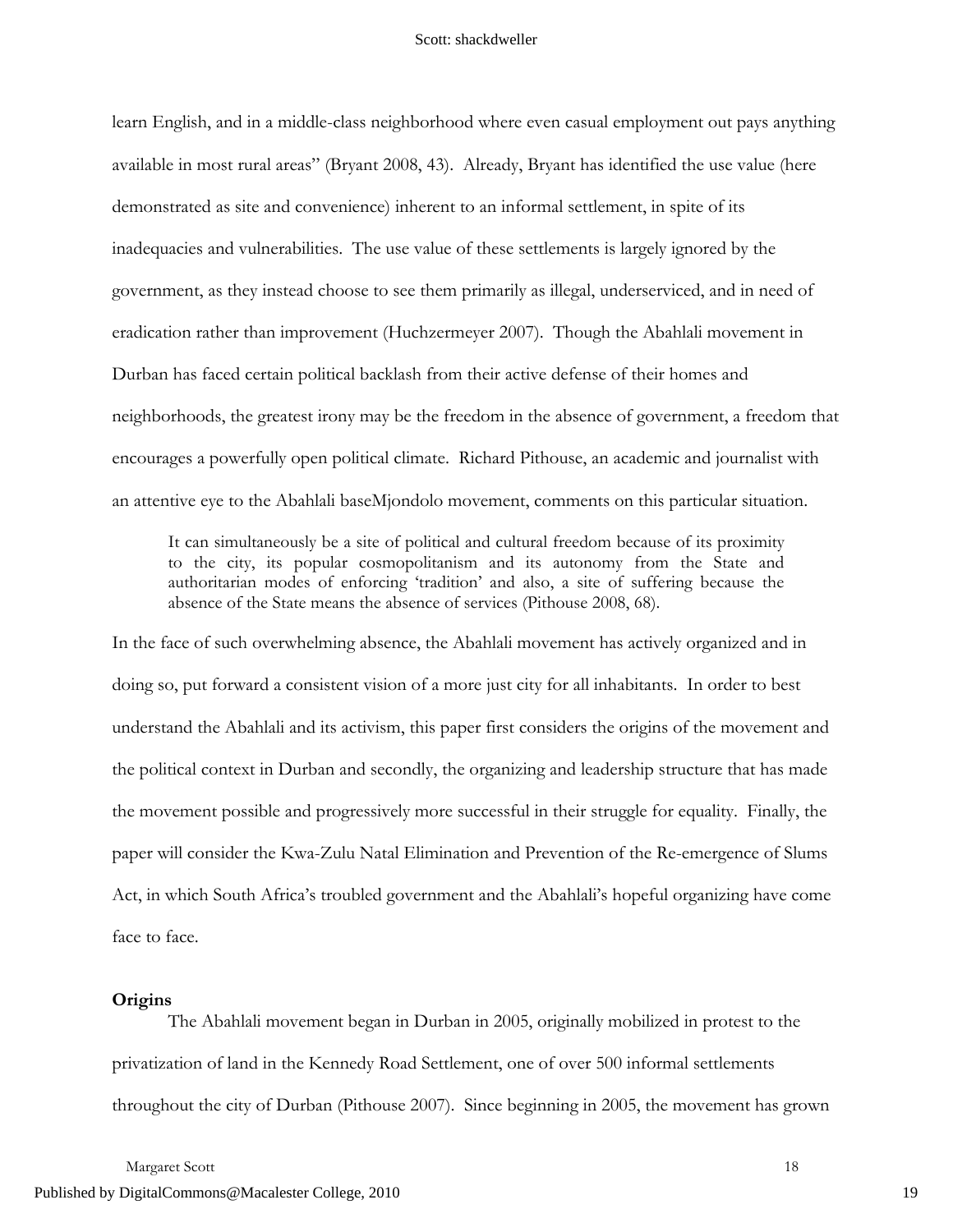to encompass 30 settlements throughout South Africa, making it the largest social organization in the country since the fall of apartheid government in 1994 (Abahlali baseMjondolo, 2006). The origins of the movement are important not only for the injustice they explain but also for the tenor of the struggle they reveal. The origins of the Abahlali movement demonstrate three significant issues – overt betrayal by the government, continued injustice in the post-apartheid era, and the struggle for visibility that the Abahlali continues to hold foremost. Through all, the Abahlali movement purposefully frames the struggle as inherently moral, complicated by politics, governing structures, and economics.

The Abahlali movement emerged out of a deep disappointment with "broken promises" from the government. In his article, "Struggle is a School," Richard Pithouse explains the catalyst for the Abahlali baseMjondolo movement:

People had consistently been promised over some years that a small piece of land in nearby Elf Road would be made available for the development of housing. The promise had been repeated as recently as February 6, 2005, in a meeting with city officials and the local councilor. The Kennedy Road Development Committee had been participating in ongoing discussions about the development of this housing when, without any warning or explanation, bulldozers began excavating the land (Pithouse 2005).

In response, community leaders and frustrated community members organized an extensive road block, bringing together hundreds of residents to protest the privatization of land they had fully expected to serve as new public housing (Abahlali baseMjondolo, 2006). Such a deliberate betrayal represents a growing disillusionment with the government from the ground up, a reality that becomes clearer as distance from apartheid grows. Nigel Gibson, an academic whose work engages the Abahlali movement with broader social philosophies such as Marxism and the Black Consciousness Movement, comments on the consistencies and divergences since apartheid, explaining that, "While the legacies of colonialism are thus apparent in the contemporary situation in South Africa, what is new in the recent period is the development of shack settlements that have begun to organize autonomously from the ANC" (Gibson 2008, 703). Although the African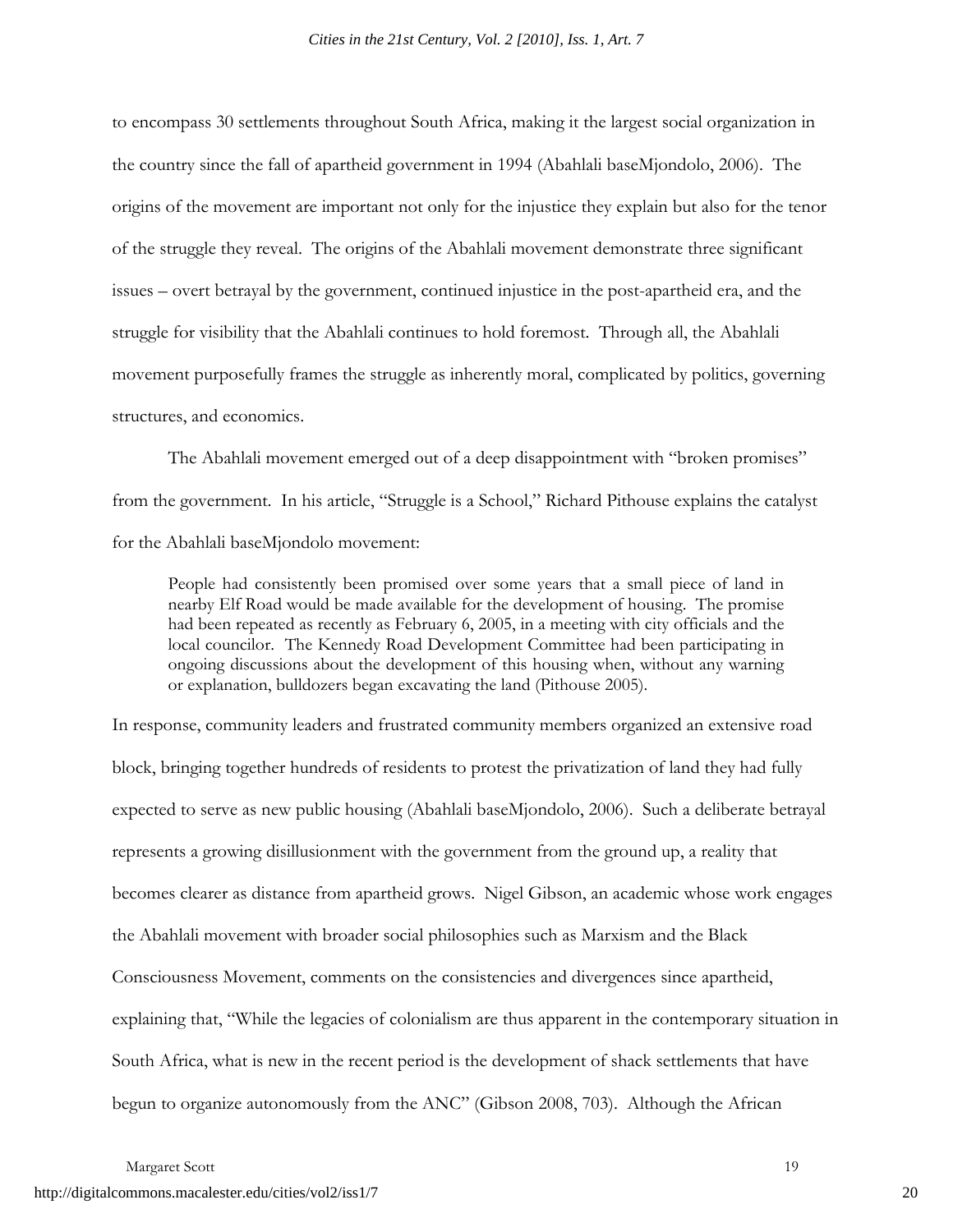National Congress, South Africa's leading political party has governed through significant countrywide changes for the better, the continually lacking political and physical infrastructure for shackdwellers remains a significant point of contention. Richard Pithouse, when describing the Kennedy Road Development in his article "Struggle is a School," implicates the ANC more overtly, suggesting that the ANC has operated in collusion with an oppressive status quo. He writes, "The people in whose name the power of the ANC was legitimated have been betrayed" (Pithouse 2005). Pithouse again evokes this concept of betrayal, in which the right to housing, a fundamental human and constitutional right, has been entirely denied to shackdwellers throughout the country.

Though the example of the Slums Act presents few instances of violent government oppression, the Abahlali movement has been undeniably persecuted for their political activism since their founding. On their website, the movement outlines the fundamental sources of violence and criminalization by the government, most commonly from conflict with police forces (Abahlali 2010). Conflict with police has lead to beatings, unlawful arrest, and long-term incarceration for numerous of Abahlali members. While the government is largely absent in many formal ways, shackdwellers nonetheless feel deeply vulnerable and threatened by the way the government and the police, meant to protect and serve them, view their poverty and their race as reason to violently criminalize their very existence (Abahlali 2010).

It is significant to note the undeniable role of race in the Abahlali movement's experience and activism. Though the movement does not utilize race as a focal point in their political rhetoric, it is nonetheless a clear point of conflict and a severe inequality that the time since apartheid has done little to lessen. As a researcher working from outside the country and with no experience of South Africa's deep and troubled racial politics, I use this paper to instead focus on the inherently geographic struggles of the Abahlali movement. This paper looks broadly at the political forces at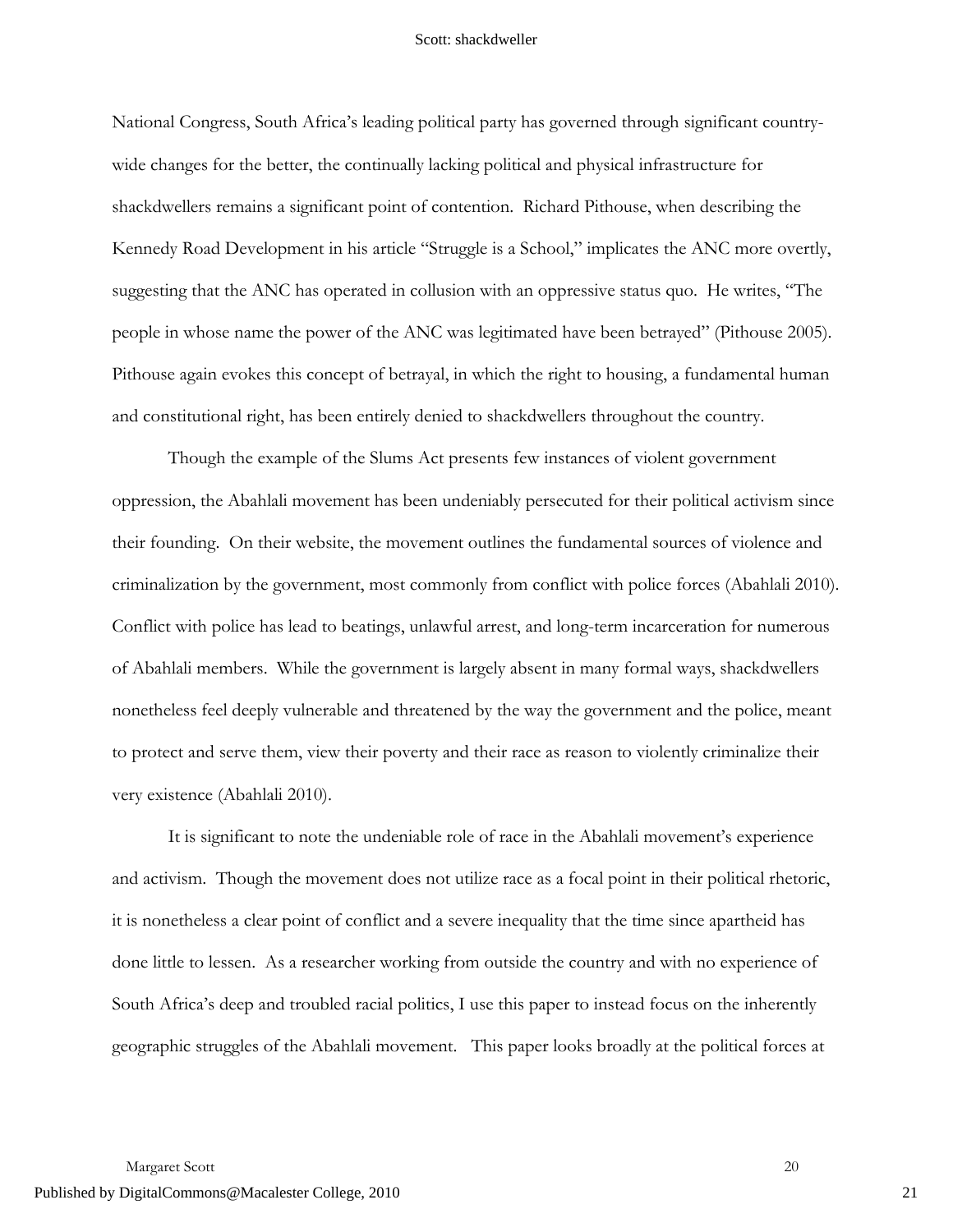work in the landscape of Durban, all with the understanding that South African poverty and government oppression is deeply and undeniably racialized.

Confronted with an unaccepting and gravely disappointing political climate, the Abahlali shackdwellers have instead organized a campaign for broader recognition, looking to create visibility for their struggle in spite of the threats from their government. Jacob Bryant, writing in the *Journal of Asian and African Studies*, explains this dynamic of visibility through protest, "For as they march, they are marching for housing, for land, and against forced removals, but they are also marching to be seen – not only to curious tourists photographing them, but to be seen on their own terms" (Bryant 2008, 60). The struggle for visibility makes an important connection between the reality of Abahlali activism and the theories of urbanism and urban social movements explored earlier. In looking beyond the physical injustices surrounding them, the activists of Abahlali demand a deeper right – the right to the city. As articulated in the literature review, the right to the city encompasses a view of citizenship that is radically different than the present reality in most cities, certainly a radical divergence from the political reality in Durban. In demanding a right to the city, the Abahlali movement directly challenges the current structures of growth in Durban, governed by the motives of private interest and exchange value rather than the need for public services.

#### **Organizing and Leadership**

The Abahlali movement is marked by its inclusiveness, presenting a model for urban citizenship on a small but compelling scale. Though there are distinct leaders of the movement, the organization overall reflects an ethic of representativeness that is absent in the dominant political structures that claim to represent the settlements across the city. The movement achieves representativeness through a framework of a "politics of the poor" and a relatively open and independent governing system (Pithouse 2008).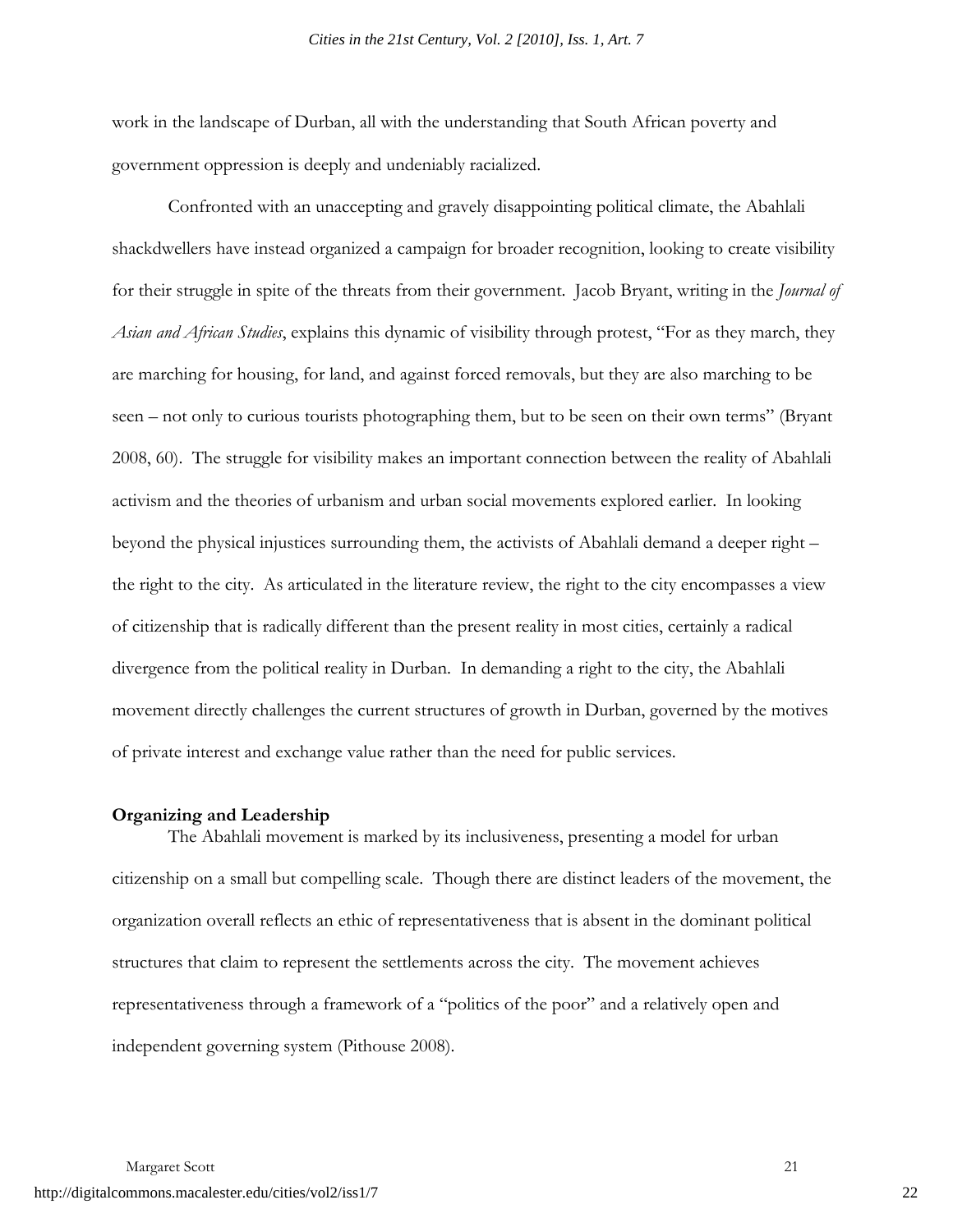S'bu Zikode, former President of Abahlali baseMjondolo writes that, "When you lead people you don't tell them what to do. You listen." Zikode's perspective is clear in his writing about Abahlali, arguing for recognition of the validity of the shackdwellers' demands and the value inherent to their grassroots organizing. Throughout all aspects of their organizing, Abahlali aims to represent the poor – to provide an unrivaled political voice for a constituency that the government and public often ignore. He elaborates here in his article, "Sekwanel! Sekwanel! (Enough is Enough!)," "Without unity there is no hope. But unity must be real. It cannot be created from the top. It must be created in the middle of the struggle of the poor" (Zikode 2008, 121). Through framing the issue as economic, the struggle for justice in the shack settlements of Durban connects to a challenge to privatization, a central aspect of the right to the city. Marie Huchzermeyer acknowledges how the government has largely ignored this economic reality:

Thus, for reasons of discriminatory political representation or exclusion, government intervention has mostly been driven by the perception of informal settlement as either a threat or a convenient labor pool, and not the experience of poor living conditions or a conviction of class-based exploitation (Huchzermeyer 2004, 90).

Richard Pithouse echoes this same idea, writing here in his article, "University of Abahlali

baseMjondolo." Pithouse again places blame on the "unwilling" South African authorities and

urban elites, all of whom he holds responsible for the economic injustices throughout the country:

They remain unwilling to confront the fact that the wealth of cities is historically based on the enclosure of rural land and the exploitation of cheap labour and that there is, therefore, a historical debt owed to the people rendered poor by the same economy which has rendered them rich (Pithouse 2007).

An economic narrative becomes clear in both of these descriptions, telling a familiar but disappointing story of government neglect because of private interests, again prioritizing exchange over use value. Throughout his writing on the Abahlali movement, Pithouse pays particular attention to the progressive structure maintained throughout the organization, ultimately explaining his view that, "It was, I think, this highly democratic nature of the organization in Kennedy Road that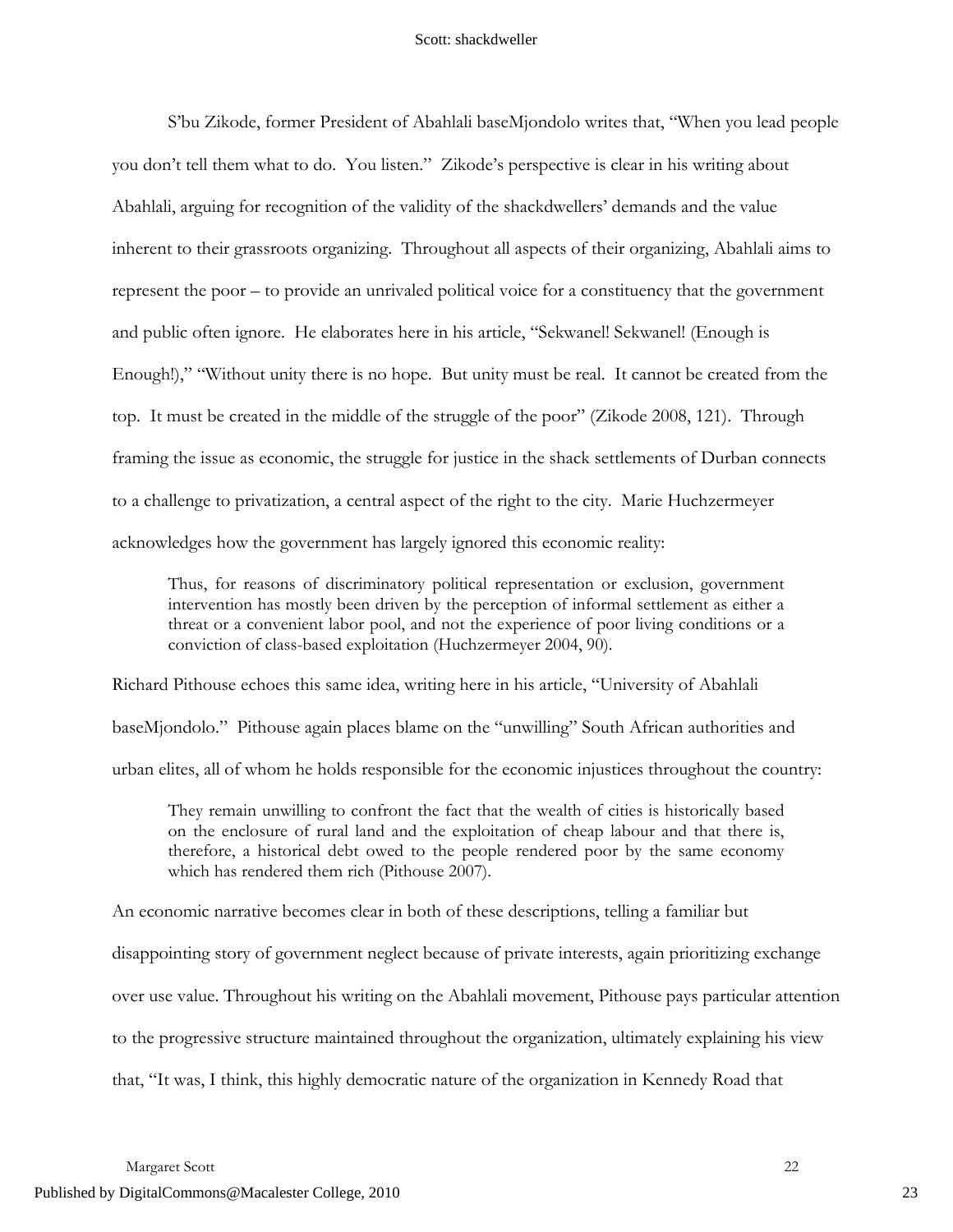produced its radicalism" (Pithouse 2005). Pithouse explains that political participation comes in many forms, whether through the central committee, an active community of 30 to 40 activists, or the engagement of 200 or more residents with the organizing of large marches or rallies. He also acknowledges the inevitability of residents who choose not to participate, though the philosophy of an open, participatory political system remains in place regardless (Pithouse 2005).

Another reverent supporter and writer on the Abahlali baseMjondolo movement is Raj Patel, author of *The Value of Nothing* (2009). Though Patel's book addresses capitalism and democracy broadly, he profiles the Abahlali movement as part of his chapter entitled "Democracy in the City." His writing on the movement powerfully articulates a fundament of the Abahlali's right to the city – the right to the stay put. Just as the Take Back the Land in Miami advocates the "right to return," the Abahlali movement "…demand[s] to be a part of the city's politics in the same way that they are *already* integral to its society and economy. For poor residents of any city, the first substantive right to the city is the right to stay put" (Patel 2009, 142). Patel goes further in articulating the Abahlali's demonstration of citizenship, writing that, "No matter what your nationality, if you're living in the shacks, you're of the shacks: a truly inclusive idea of citizenship" (Patel 2009, 141). The Abahlali's representativeness clearly marks their embodiment of the right to the city, in representing the demands of all shackdwellers and advocating a shackdweller citizenship from the ground up.

A final aspect of the organization's structure is financial independence, as they accept money primarily for legal assistance. The Abahlali movement feels strongly that its independence must be respected at all costs, choosing to rely on the non-monetary resources of its members and leaders rather than outside sources whenever possible (Abahlali baseMjondolo 2006). As an active organization operating decidedly outside of conventional political structures, this type of independence garners the Abahali a great deal of attention, whether respect from fellow activists or anger from their frustrated opponents, occasionally resulting in conflict with the government. This

Margaret Scott 23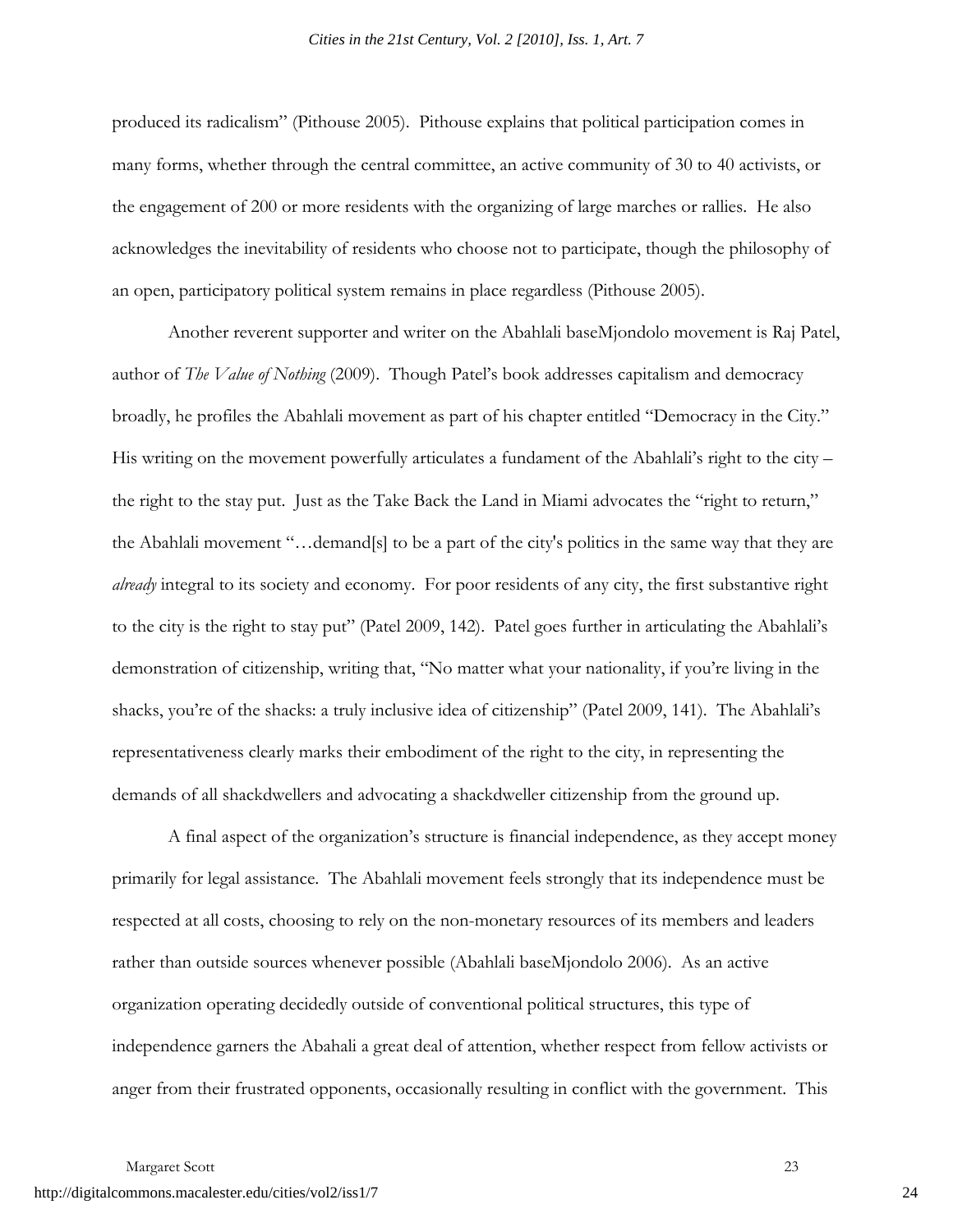fierce independence appears throughout the movement and represents a fundament of their success, a dynamic that becomes clearer when examining the KwaZulu-Natal Elimination and Prevention of Re-emergence of Slums Act. Ultimately, the Abahlali's progressive organizational structure or "radicalism," as Pithouse deems it, represents the insurgent citizenship and participation of inhabitants inherent to the theory of the right to the city. When the Abahlali baseMjondolo brought the Slums Act to Constitutional Court, the right to the city was also brought to the national stage, modeling a view of citizenship that holds inhabitants' rights above else. Simple though it seems, this view of rights radically counters the view put forth by the South African government and the international forces that strongly influence South African politics. Throughout all, the Abahlali movement is intentional and certain in the virtue of their activism, often citing the phrase, "Struggle is a school…" (Abahlali 2010) (Pithouse 2005). The simplicity of the statement underlies the power of its meaning, signifying that the struggle for rights is valuable in and of itself and that everyone can learn from the struggle for inhabitants' rights.

# **The Slums Act**

For the Abahlali, whose activism has been historically local, the repeal of the Slums Act represents a victory not only in its repeal but also its national visibility, an invaluable part of the struggle for equality. The Act, though an event well worth considering on its own, is useful also in how it introduces the main actors that have come together to advocate for the shackdwellers' rights or, alternatively, to conspire to keep the status quo of staggering inequality in place in cities across South Africa. In order to best understand the significance of the Slums Act, the paper first considers the origins of the Act, the scale at which the Abahlali movement operated in opposing the Act, and finally the legal constructions that were used to promote a very particular type of acceptable "growth" for South Africa.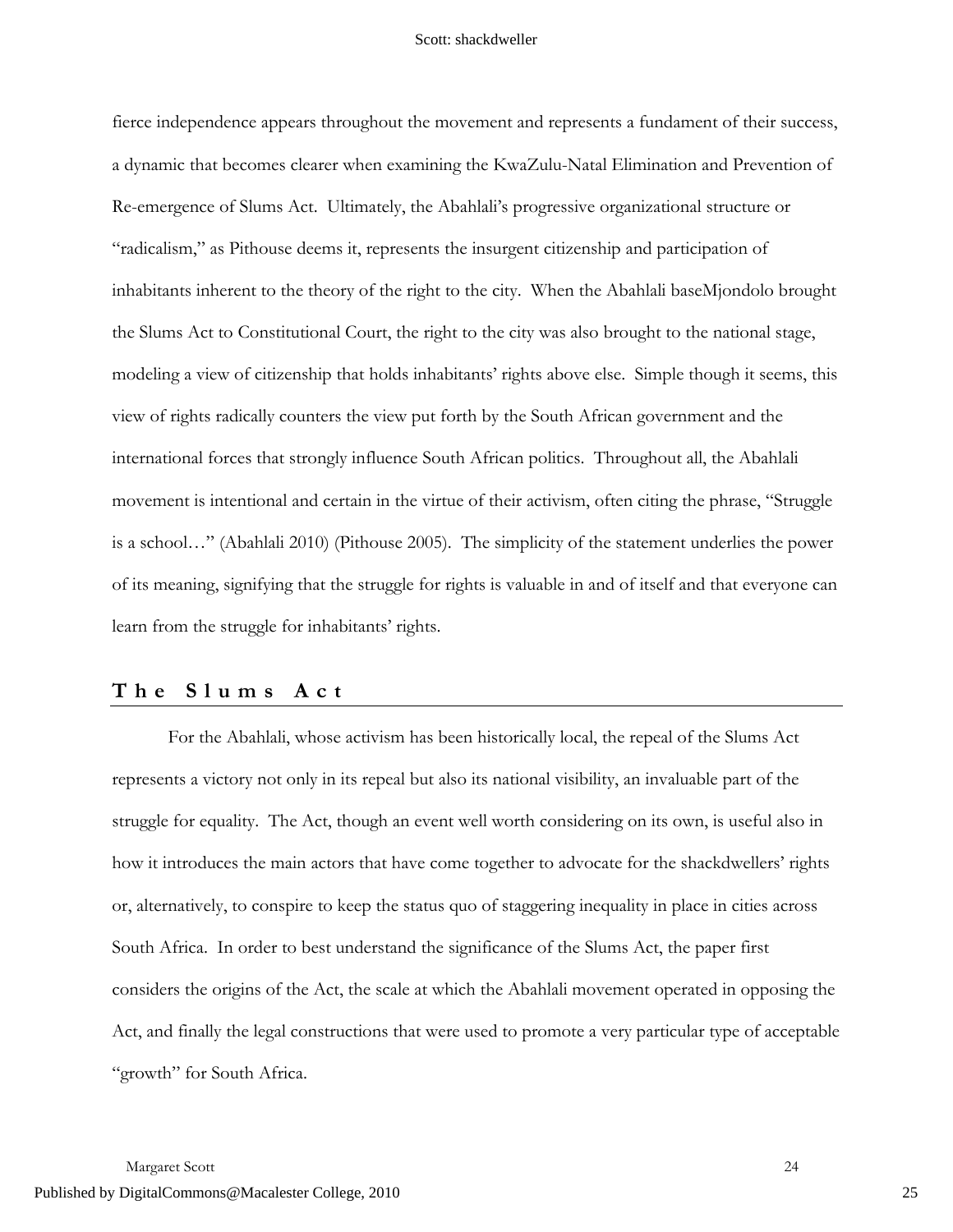#### **Origins**

The Slums Act came about originally as a method to meet the United Nations Millennium Development Project Goal, set forth in 2000, of steady slum removal (Huchzemeyer 2009). Just as can be seen in the case of the impending World Cup in 2010, the South African government often bends to external pressure, whether political, cultural, or economic, and in doing so overlooks the needs of their most vulnerable citizens. As such, in 2007, the KwaZulu-Natal Provincial Government took pains to meet then-President Mbeki's standards for "shack-free cities," using slum removal as one method for achieving this end (Huchzermeyer 2007). Though the Act professed to be a progressive step towards achieving housing rights for South Africans, the reality was a threatening prospect for any who had managed to create shelter for themselves, albeit vulnerable or illegal, in such a hostile economic and political climate. The Act was particualrly significant because of its designation as "pilot legislation," meaning that slum elimination policy would be utilized across South Africa in the wake of its original provincial implementation, policy that would impact an estimated 12 million people (Constitutional Court of South Africa, 2009). Marie Huchzermeyer, writing here in an article for *Pambazuka News*, comments on the government's disappointing method for addressing the housing crisis:

South Africa has still not grasped the concept of a social concept of land…What KwaZulu-Natal has also still not learnt from Brazil is that slums, as embarrassing as they may be to city managers, must be understood as temporary relief to the housing crisis, and that improvements must involve the occupants rather than displace them (Huchzermeyer 2007).

Huchzermeyer's assessment is critical, both in style and significance, as it identifies the "social concept of land," a clear gesture toward the concept of "use value," a central element to understanding the debates that surround the KwaZulu-Natal Slums Act and the broader conflict over squatting and increasing privatization in South Africa. Huchzermeyer's critique represents an alternative and sympathetic appraisal of informal housing, much like those expressed by Robert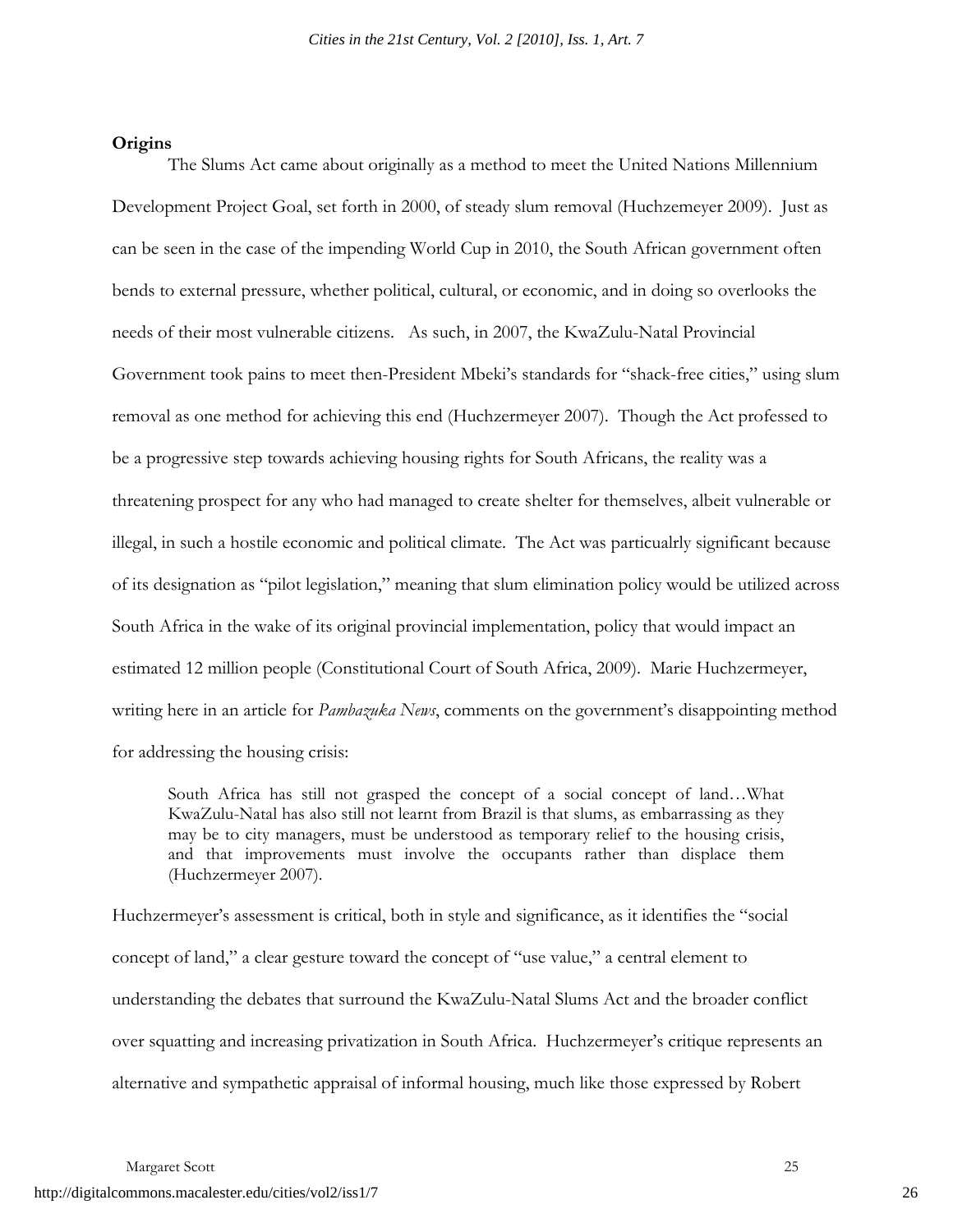Neuwirth (2007) and Mike Davis (2006) in the literature review. Clearly, the South African government has largely assumed a perspective on shack settlements that is oriented around exchange rather than use value, a distinct imprint of the growth machine. In seeing no inherent use value to the shack settlements or "social concept" of the land's value, the government prevents the creation or implementation of policy that offers any significant agency to the individuals who endure the worst of the housing crisis. In this way, the Slums Act of 2006 offers a snapshot of a wider government stance on informal settlements, whether at the provincial or national level. The Act and the legal battle that ensued are indications of deep-seated conflict in South Africa, one that finds free market economics at odds with the fulfillment of the most basic human (and constitutional) rights. In the example presented by the Act, the Abahlali movement offers a counter argument for a right to their city, working against the legal initiative that would have denied their basic right to earn ownership and formal governance over the land they call home.

#### **Scale**

The Slums Act rearranges the scale at which urbanization in Durban has typically taken place. In the past decade, government intervention has been intermittent - occasionally repressive toward demonstrations of activism and particularly towards the Abahlali baseMjondolo. At the same time, however, the government is almost entirely absent in any progress towards housing the province's poorest residents. With the proposed Act at the provincial level, the Abahlali movement confronted a level of governance far beyond what they had typically addressed with their activism. In the past, the Abahlali movement protested against local councilors, demanding basic services from the immediate political infrastructure in the city of Durban. Richard Pithouse elaborates on this tendency, "One of the reasons why the local councilors have often been targeted in these protests is because they are supposed to be accountable downwards to their constituents and to speak upward to the state their behalf" (Pithouse, 2007). In the advent of the Act's implementation,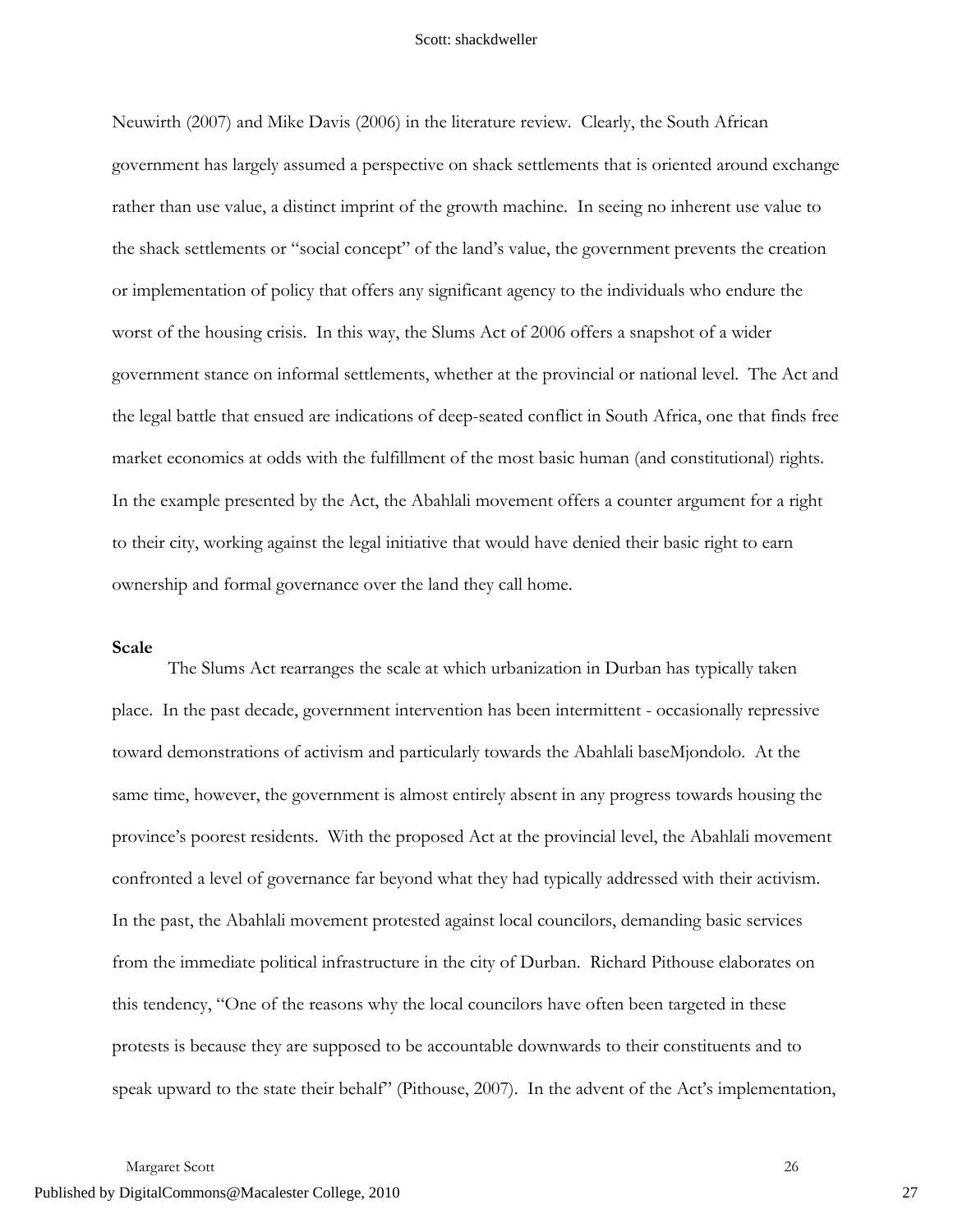however, the Abahlali movement organized on a new scale, both in their alliances and in their overall aim. Though the Abahlali movement has been far reaching since its founding, the scope became clearer in protesting the Slums Act, as the movement engaged with members beyond the Durban area, particularly the Rural Network, representing the interests of settlement inhabitants in the many rural communities in the province of KwaZulu-Natal (Abahlali 2010). As the scope of their alliances grew, so too did their aims for reform, this time taking the proposed legislation to task for its unconstitutionality in Durban's High Court. When the Act was nonetheless ruled constitutional in Durban's Court, the Abahlali was undeterred, instead pursuing the case to its final destination in South Africa's Constitutional Court.

The multiple levels of scale present in the Slums Act prompts a reminder of the political economy of place perspective. In his article, "Spaces of dependence, spaces of engagement and the politics of scale, or: looking for local politics," Kevin Cox asserts that politics is not fixed, a concept that fits logically with the Abahlali's engagement with multiple layers of government in order to put down the KwaZulu-Natal Slums Act (Cox 1998). Though the Slums Act proposed a great burden to shackdwellers across the country, the opportunity to contest the burdensome legislation earned the movement, often operating locally, a resonant political voice at the national level. In this way, the Abahlali was able to use the decidedly anti-poor legislation as a tool of their own, appealing instead to the country's judicial system to acknowledge the validity of their claims to rights. In Cox's (1998) framework, the Abahlali movement's advocacy at the national scale represented a "space of engagement," actively linking their activism to organizations across South Africa and to the "translocal" movements for the right to the city across the world (Take Back the Land, 2010). In this case, the Abahlali succeeded not only in dismantling unjust legislation but also in representing their organization's progressive, participatory structure and broader vision of citizenship to a national and international audience.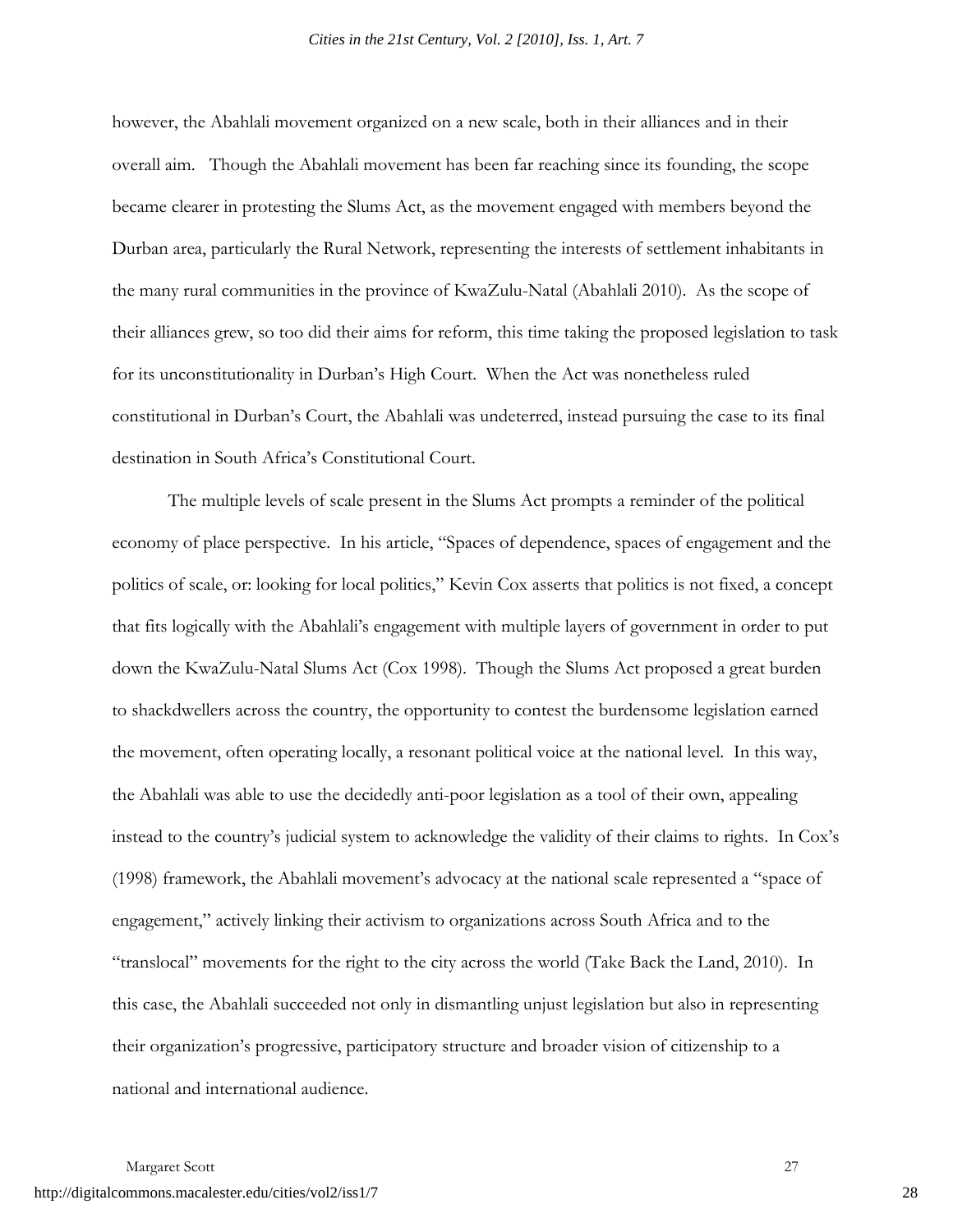# **Legal Mechanisms of Growth**

In Durban, growth has historically been oriented toward privatization, in that private interests are given precedence over the needs of most underprivileged or underserviced communities. The Abahlali baseMjondolo movement after all, was born out of a deep frustration with privatization in the Kennedy Road Settlement. Because the Abahlali shackdwellers remain without legal rights to their land, they are unable to use private property as a basis for their citizenship or a foundation on which to advocate their rights to the government. In this case, the growth machine is a useful paradigm because it illuminates the position of the government as they confront the political challenges of a large shackdweller population. As articulated earlier by Logan and Molotch, the growth machine represents actors that are motivated by a vision of value-free growth, looking to evict shackdwellers rather than recognize their right to stay put and to gain services and legal recognition in the communities they call home (Logan and Molotch 1987).

In the KwaZulu-Natal Elmination and Prevention of the Reemergence of Slums Act, it is precisely this perspective on land use that presents itself. Rather than concern themselves with the problems of housing, the Province's rightful jurisdiction, the Provincial government inserted itself into the matter of land tenure. In legislating on land tenure, the KwaZulu-Natal Provincial government found itself outside the bounds of its constitutional authority (South African Constitution, 1996). Moreover, the Provincial government created legislation that deeply disenfranchised the people it most affected, weakening the few protections on which shackdwellers' tenuous housing rested. Acknowledging this, the Abahlali baseMjondolo organized against the Slums Act with a platform that extended beyond the constitutionality of the Act and instead appealed to the morality of the issue. The Abahlali's moral framework reveals the extent to which the government has failed to deliver services and recognize the basic rights of the neediest citizens. Specifically, the Provincial government misrepresented their legislation, arguing that the ultimate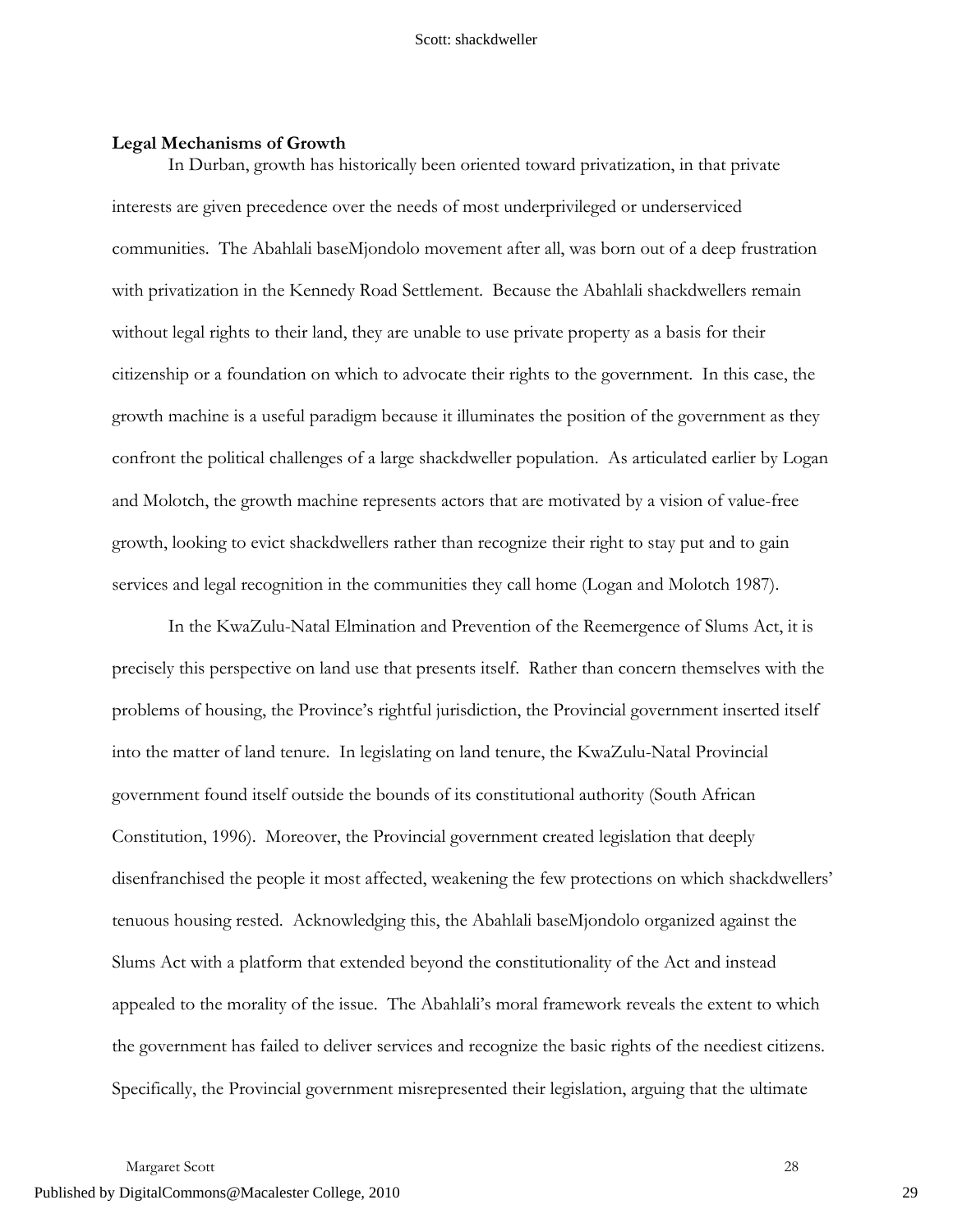goal of "shack free cities" justified the means of evicting already vulnerable communities from their land. Through the lens of use and exchange value offered by the political economy of place, this reality becomes clearer and explicitly points to the culpability of South African government, in this case the Provincial government, in perpetuating political structures that deny the social value of land.

Just as the Provincial government used the Slums Act to promote exchange value, choosing only to see the potential value of "shack free cities," the Abahlali baseMjondolo movement used their opposition to the Slums Act as a platform for vocalizing the use value of their neighborhoods, advocating for their "right to stay put." In demanding a political voice and bringing the Slums Act to national and international attention, the Abahlali movement achieved more than its overt goal, the repeal of the Slums Act. Beyond the Act itself, the Abahlali movement asserted the right for shackdwellers to have a political voice, a right that has routinely been denied. Marie Huchzermeyer offers an eloquent summary of the impact of the repealed Act and a thoughtful consideration of its overall significance. She writes,

Of course shack dwellers' struggles do not end here. Collectively, we need to find ways to ensure that relevant provisions in existing legislation and policy are consistently implemented, especially insofar as they promote upgrading. It is also important to propose policy and legislative changes that don't take us back to an apartheid-era attitude to informal settlers, but take us forward. Some argue that the ruling is insignificant because living conditions remain the same as before. But what is different since the judgment is that the fear of unfair eviction is removed for shack dwellers in the province (Huchzermeyer 2009).

Though the living conditions of the shack settlements remain the same, the political recognition of the movement, however small, cannot be underestimated. As the right to the city implies, a right exists beyond the right to housing, a right to inhabit public space, to have safe and stable housing, and for inhabitants to participate in the governance of their city. As inhabitants, the Abahlali and its members were able to have a legitimate voice in shaping their city and in turn, the political and physical landscapes of settlements across South Africa. Their activism embodies much of the theory this paper has discussed, demonstrating the "knowledgeable agency" of individuals in structuration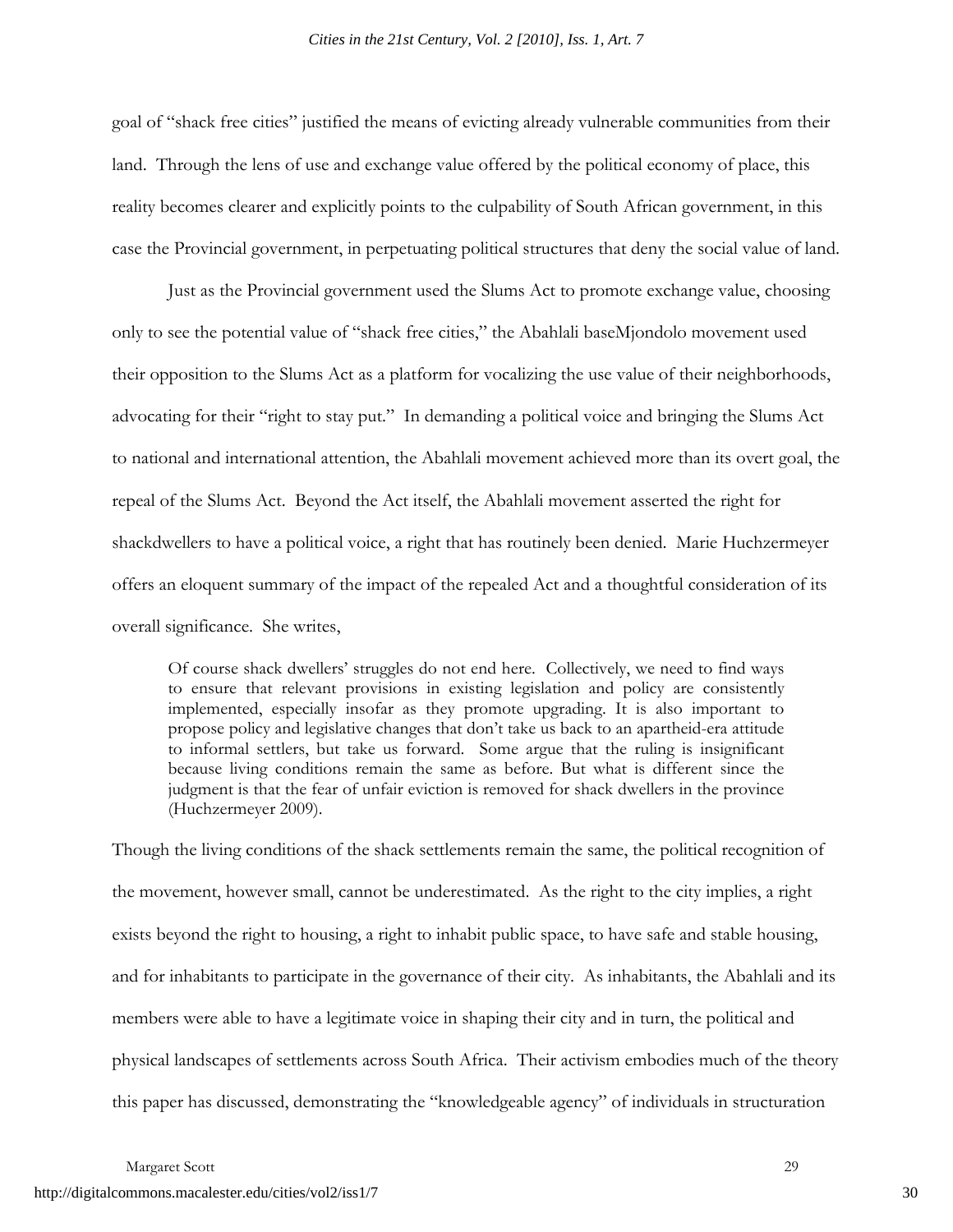theory, as articulated by Pred (1984) and Giddens (1984). In doing so, the Abahlali baseMjondolo put forth a valuable model of citizenship, a "shackdweller citizenship" that gives hope to movements and inhabitants across the world, all struggling to re-envision the oppressive city structures they have inherited (Holston 1999). The Abahlali movement's embodiment of the right to the city is all at once radical, practical, and hopeful.

# **Conclusion: Shackdweller Citizenship**

This project came about as a way to understand the lived reality of the theory of the right to the city. I looked closely at the Abahlali baseMjondolo movement in Durban in order to understand the nuances and challenges of the theory in practice, and ultimately, to see how this theory might be useful to similar movements for human rights. The Abahlali baseMjondolo movement in South Africa demonstrates how the idealism and radicalism of the right to the city confronts the rigidity and free market pragmatism of the political economy of place theory. In the example presented by the repeal of the Slums Act, the Abahlali movement's right to the city ultimately wins out in a fierce contest against the government's narrow embodiment of the political economy of place. Though the Abahlali baseMjondolo movement's vision of growth is decidedly different than their government, they have nonetheless been successful in advocating their right to the city – a right to stay put in the places they call home. In doing so, the Abhalali movement has organized against an unjust status quo, one that marks the lives of the poorest citizens and the landscapes of cities worldwide. Rather than accept the inevitability of their eviction, as promoted with the misleading rhetoric of "slum elimination," the Abahlali movement powerfully denied the limited view of citizenship put forth by the government's uncritical acceptance of the growth machine. Though slum elimination purports to be a desirable end, the means to achieving "shack free cities" would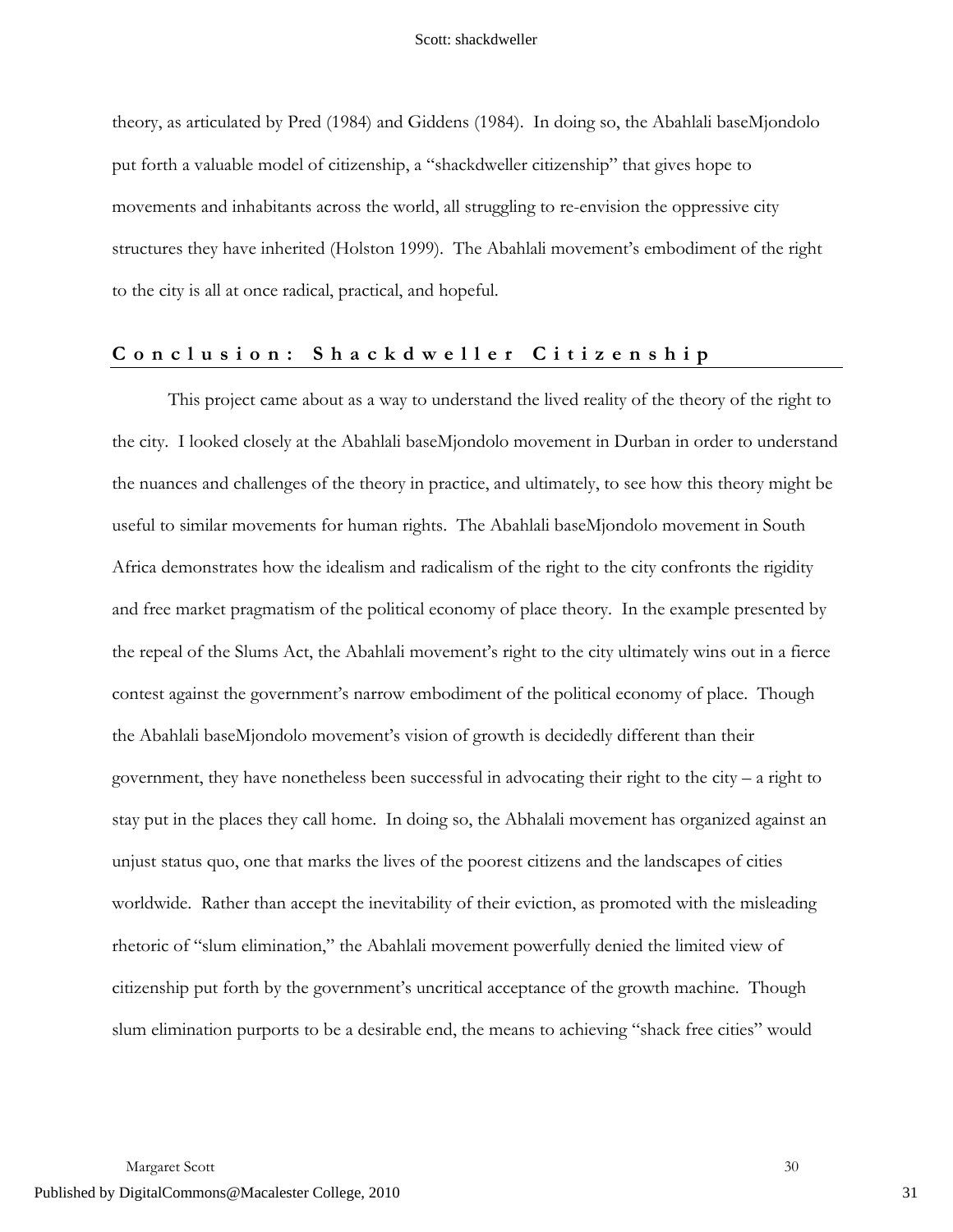greatly threaten the protections and rights of shackdwellers, a reality the Abahlali refused to accept as inevitable.

Though the Abahlali movement represents but one example, their distinct embodiment of the right to the city connects their activism to movements and cities across the globe. The right to the city's open framework makes it a useful rallying cry for movements across countries and continents, uniting the world's poorest residents through belief in their inherent right to shelter, to legal recognition by the government, and to participate in the decisions that govern their lives. Though the poorest citizens experience a diverse range of injustices in different cities across the globe, the point stands that the right to the city inserts an entirely new rhetoric into conversations on urban growth. Rather than emphasize "growth," the right to the city advocates the "right to *return*," as with Miami's foreclosures, or "the right to *stay put*," as with Durban's evictions. No matter the circumstance, the right to the city articulates the right for inhabitants to inhabit – to live safely, to work stably, and participate freely in the governance of their neighborhoods, wherever they may be.

This articulation of inhabitants' rights counters the presumptions of "value-free growth" inherent to the political economy of place theory (Logan and Molotch 1987, 32). Though the theory of the right to the city refutes many of the simplistic assumptions of the political economy of place theory, the exploration of the right to the city theory serves to broaden (rather than deny) the political economy of place theory. Political economy of place is useful in its straightforward articulation of the typical actors invested in shaping a city's growth. The right to the city, here embodied by the Abahlali baseMjondolo movement, stands as a reminder that inhabitants can successfully advocate for the use value of a place. In spite of the seeming inevitability of privatized growth based on exchange value, inhabitants nonetheless have a voice in advocating their own vision for the future. Therefore, while political economy of place serves as a theoretical foundation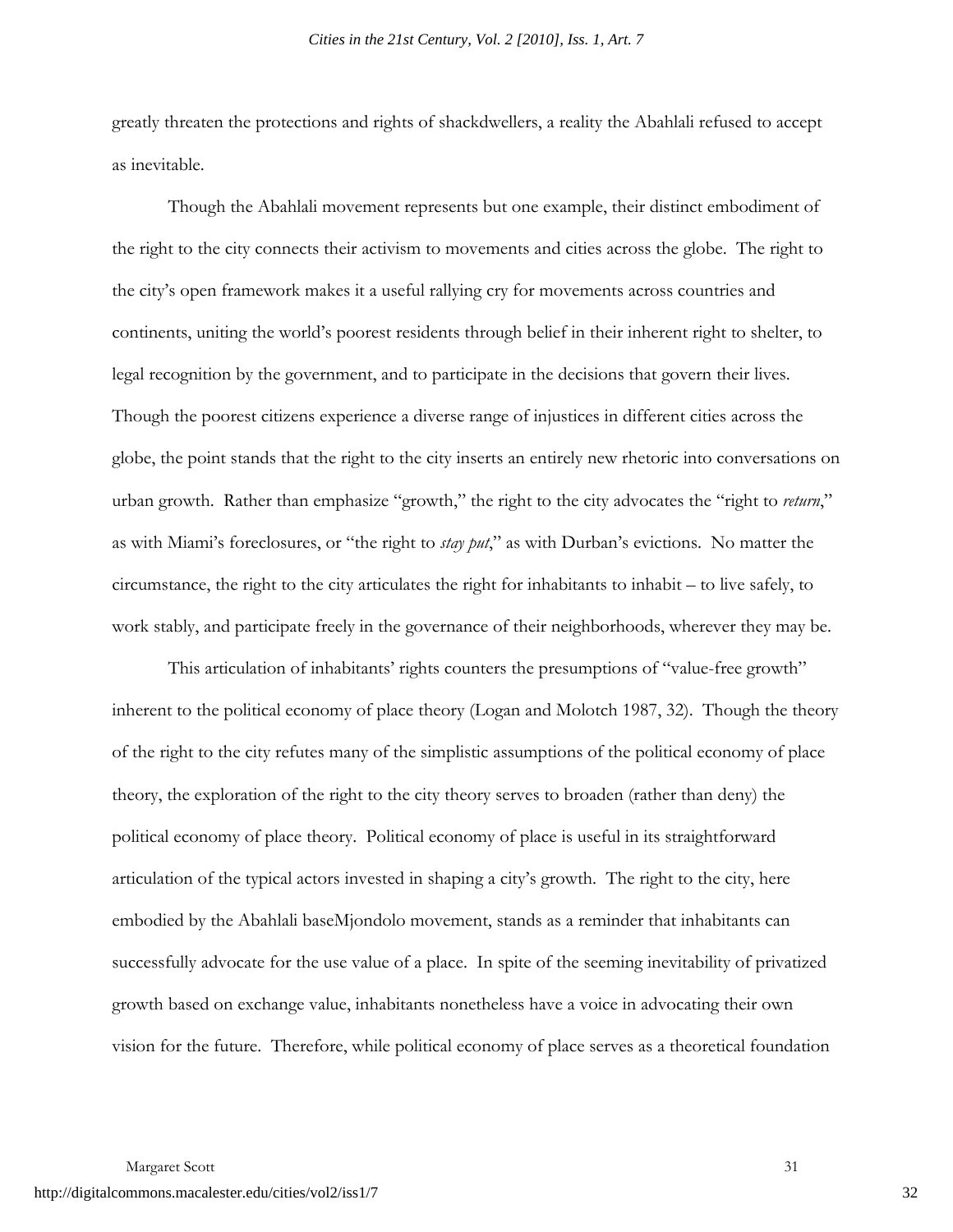for understanding urban growth, the right to the city serves an equally important role of realizing social justice in the city, enabling "shackdweller citizenship" in Durban.

As this paper focused mainly on activism in Durban, future research of this kind would greatly benefit from a broader scope of movements for land and housing rights. The interconnected scale of the right to the city demonstrates the prevalence of the theory in practice in countless cities. Therefore, further research with a broader perspective and greater attention to detail would only serve to strengthen the argument for more just and inclusive cities, to further challenge the assumptions of political economy of place, and to further elaborate the many different ways the right to the city is put into practice.

In bringing the right to the city the South Africa's national stage, the Abahlali movement articulated a radical view of citizenship to an audience far beyond the country's boundaries. Even a brief consideration of South African politics reveals the heavy involvement of international political structures, clearly evidenced by the World Cup in 2010 or the United Nations development goals that largely inspired the Kwa-Zulu Natal Slums Act in 2006 (Huchzermeyer 2007). Though the Abahlali movement is largely bound to Durban, their activism asserts the right to the city to an expansive audience, voicing opposition not only to the South African government but also the oppressive political and market forces operating on an international scale.

As such, the Abahlali tactfully inserted the right to the city into a broader discourse on the growing polarization of cities, the power of the urban elite, and the all too frequent complicity of the government in the processes of privatization that routinely deny rights to citizens most in need. Movements for the right to the city, whether born out of the shacks of Durban or the foreclosed homes of Miami, are stark reminders of the strength of communities, the alternative visions for the future of our cities, and the models of citizenship that can powerfully translate theoretical and democratic ideals into lived reality.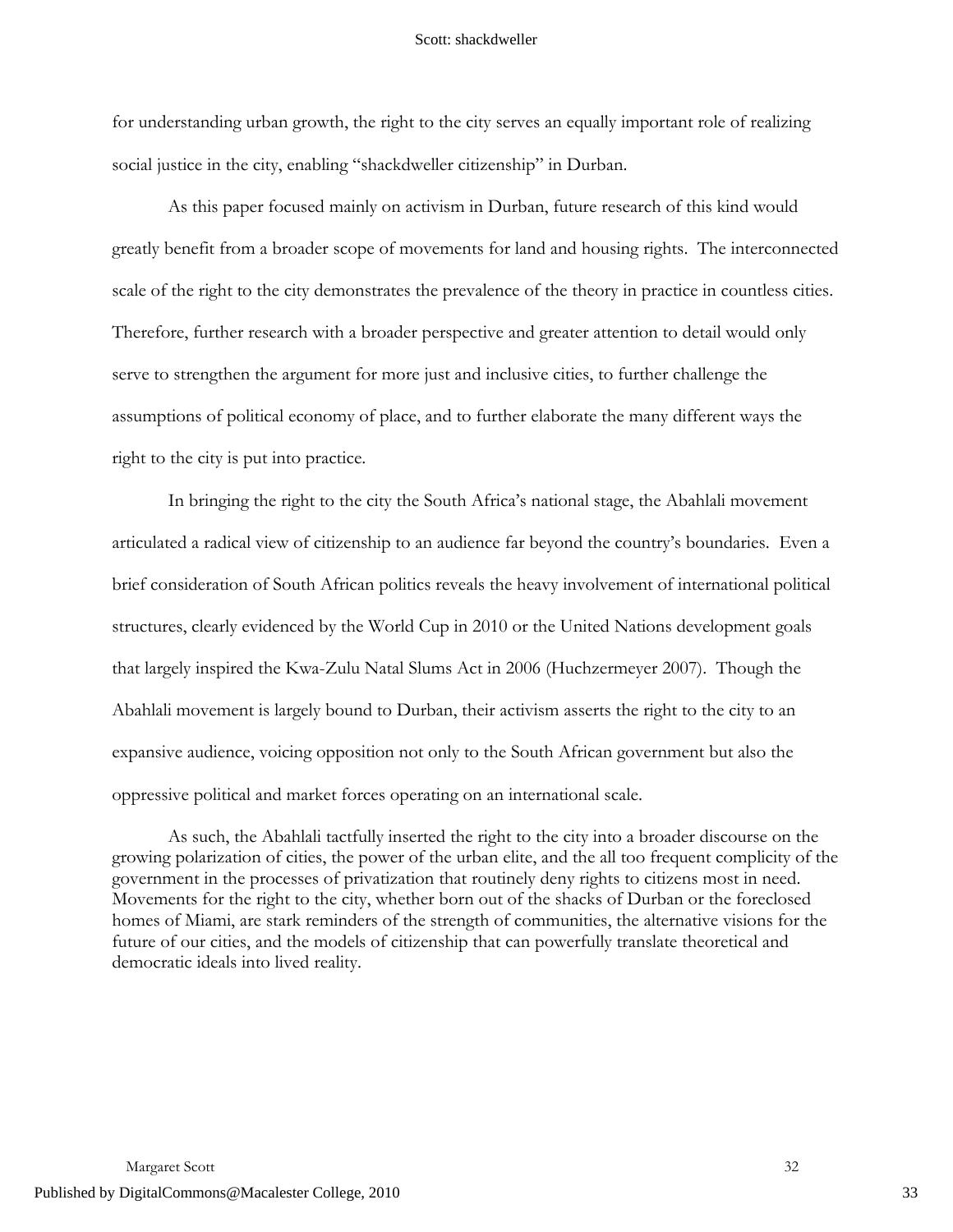# **References**

- Abahlali baseMjondolo. A Short History of Abahlali baseMjondolo, the Durban Shack Dwellers' Movement. http://www.abahlali.org/node/16
- Abahlali baseMjondolo. Memornadum Handed to Senior Superintendent Glen Nayager of the Syndenham Police Station. http://www.abahlali.org/node/991
- *Abahlali baseMjondolo v. Premier of the Province of KwaZulu-Natal*. 2009. Constitutional Court Judgment. Constitutional Court of South Africa. Case CCT 12/09 [2009] ZACC 31. October 14.
- Abahlali baseMjondolo. 2010. Press Statement: Operation Murambatsvina comes to KZN: The Notorious Elimination and Prevention of Re-emergence of Slums Bill. http://www.abahlali.org/node/1629

Abahlali baseMjondolo. "Supporting Abahlali baseMjondolo." http://www.abahlali.org/node/269

- Bryant, Jacob. 2008. Towards Delivery and Dignity: Community Struggle from Kennedy Road. *Journal of Asian and African Studies* 43: 41 – 61.
- Cox, Kevin R. 1998. Spaces of dependence, spaces of engagement and the politics of scale, or: looking for local politics. *Political Geography* 17: 1 – 23.
- Davis, Mike. 2006. *Planet of Slums*. New York: Verso.
- Gibson, Nigel C. 2008. Upright and Free: Fanon in South Africa, from Biko to the shackdwellers' movement (Abahlali baseMjondolo). *Social Identities* 14: 683 – 715.
- Giddens, Anthony. 1984. *The Constitution of Society*. Berkeley: University of California Press.
- Habitat International Coalition. 2005. UNESCO-UN-HABITAT-ISS. Urban Policies and the Right to the City. Discussion Paper. Paris.
- Harvey, David. 2008. The Right to the City. *New Left Review* 53: 23 40.

Holston, James, ed. 1999. *Cities and Citizenship*. Durham: Duke University Press.

Huchzermeyer, Marie. 2009. Ruling in Abahlali case lays solid foundation to build on. *BusinessDay*. November 4.

Huchzermeyer, Marie. 2007. *Pambazuka News*. "Elimination of the Poor in KwaZulu Natal." July 4.

Huchzermeyer, Marie. 2004. *Unlawful Occupation: Informal Settlements in South Africa and Brazil*. Trenton, N.J.: Africa World Press.

Margaret Scott 33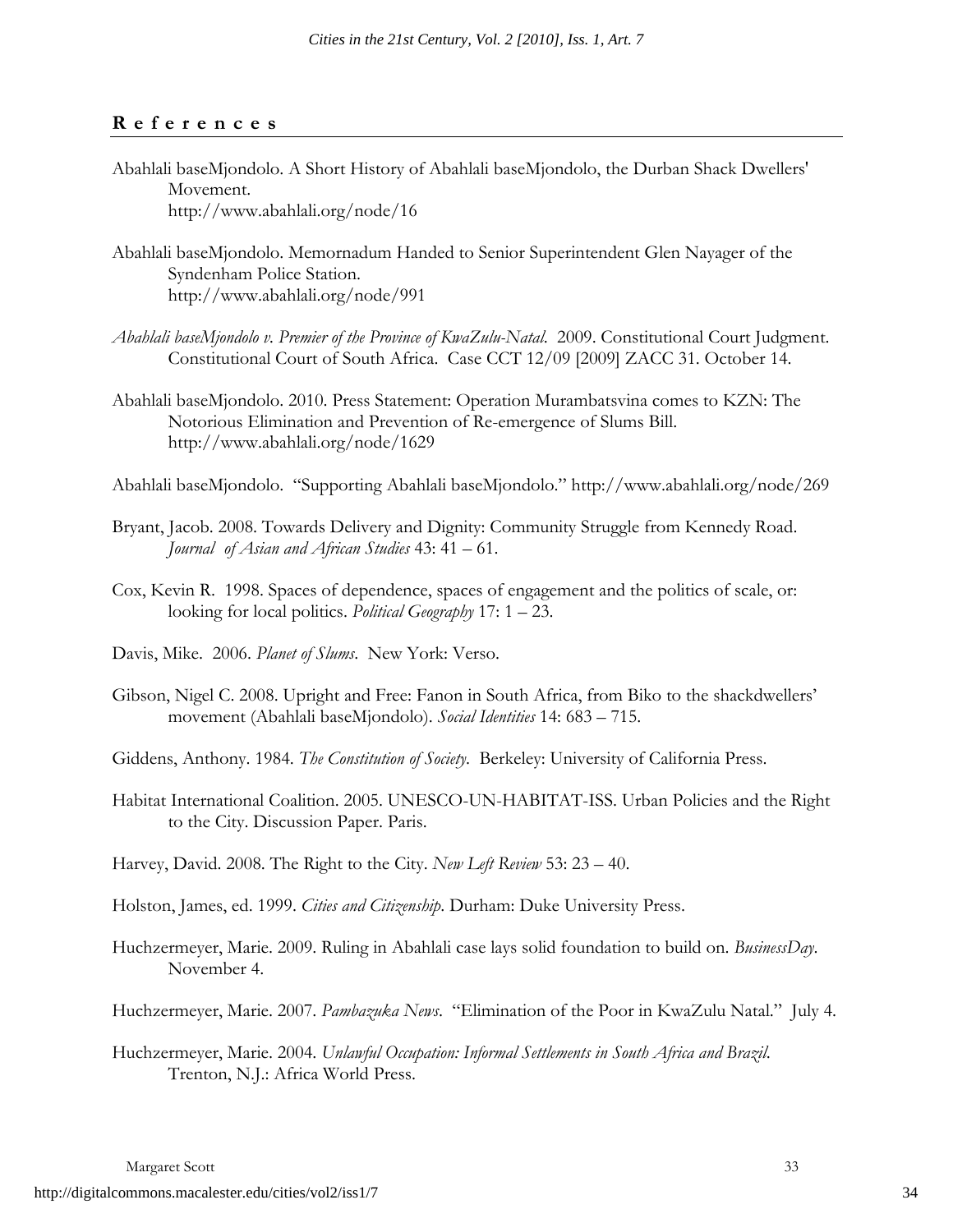Independent Online. 2009. KZN Slums Act ruled unconstitutional. October 14.

Independent Online. 2009. Landmark judgment in Slum Act case. January 27.

Keller, Bill. 1993. *New York Times*. Squatters Testing Limits as Apartheid Crumbles. November 14.

Lefebvre, Henri. 1996. *Writings on Cities*. Cambridge, MA: Blackwell Publishers.

Logan, John R. and Harvey Molotch. 1987. *Urban Fortunes: The Political Economy of Place*. Berkeley: University of California Press.

Merrifield, Andy. 2002. *Dialectical Urbanism*. New York: Monthly Review Press.

Neuwirth, Robert. 2005. Brainstorm - How shantytowns become real cities. *Fortune International*, October 17.

Neuwirth, Robert. 2007. Squatters and the Cities of Tomorrow. *City* 11: 71-80.

- Ngiam, Xin Wei. 2010. Taking Poverty Seriously: What the poor are saying and why it matters. http://www.abahlali.org/node/27
- Patel, Raj. 2008. A Short Course in Politics at the University of *Abahlali baseMjondolo*. *Journal of Asian and African Studies* 43: 95.
- Patel, Raj. 2009. *The Value of Nothing: How to Reshape Market Society and Redefine Democracy*. New York: Picador.

Pithouse, Richard. 2008. A Politics of the Poor. *Journal of Asian and African Studies* 43: 63 – 94.

Pithouse, Richard. 2005. Struggle Is a School: The Rise of a Shack Dwellers' Movement in Durban, South Africa. *Monthly Review* 57.

Pithouse, Richard. 2007. University of Abahlali baseMjondolo. *Voices of Resistance from Occupied London*. Issue 2. http://www.occupiedlondon.org/abahlali/

Pred, Allan. 1984. Place as Historically Contingent Process: Structuration and the Time-Geography of Becoming Places. *Annals of the Association of American Geographers* 74: 279 – 297.

Purcell, Mark. 2003. Citizenship and the right to the global city: reimagining the capitalist world order. *International Journal of Urban and Regional Research* 27: 564-590.

Rabkin, Franny. 2009. Slum law evictions ruled to be unlawful. *Business Day*. October 1.

Smith, David. 2009. World Cup 2010: football brings defining moment for South Africa. *Guardian*. June 13.

South African Constitution. Chapter 2 – Bill of Rights. Section 26: Housing.

Margaret Scott 34